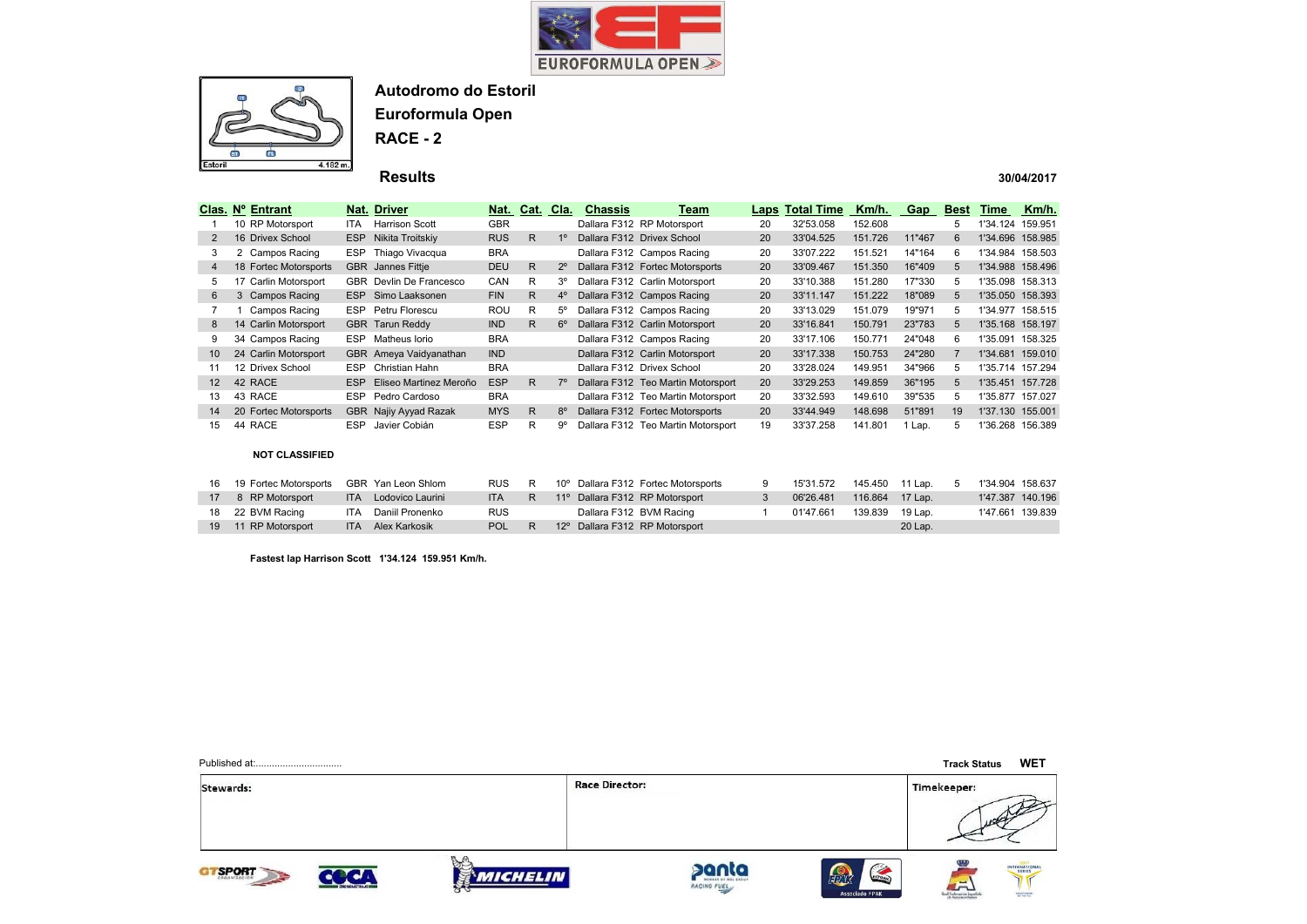



**Euroformula Open**

**RACE - 2**

#### **LAP ANALYSIS**

**30/04/2017**

| <b>Number</b>            |                      | 1                    |              |                      | $\overline{2}$       |              |                      | 3                    |              |                      | 8                    |              |                      | 10                   |              |
|--------------------------|----------------------|----------------------|--------------|----------------------|----------------------|--------------|----------------------|----------------------|--------------|----------------------|----------------------|--------------|----------------------|----------------------|--------------|
| Lap                      | <b>Lap Time</b>      | <b>Partial</b>       | <b>Speed</b> | <b>Lap Time</b>      | <b>Partial</b>       | <b>Speed</b> | <b>Lap Time</b>      | <b>Partial</b>       | <b>Speed</b> | <b>Lap Time</b>      | <b>Partial</b>       | <b>Speed</b> | Lap Time             | <b>Partial</b>       | <b>Speed</b> |
| $1a - 1$                 | 0'27.299             | 0'27.299             | 188.154      | 0'25.252             | 0'25.252             | 179.701      | 0'26.513             | 0'26.513             | 185.887      | 0'28.953             | 0'28.953             | 195.653      | 0'24.139             | 0'24.139             | 176.183      |
| $1^a - 2$                | 1'15.796             | 0'48.497             |              | 1'12.655             | 0'47.403             |              | 1'14.642             | 0'48.129             |              | 1'17.240             | 0'48.287             |              | 1'10.697             | 0'46.558             |              |
| $1^a - 3$<br>$2^a - 1$   | 1'46.379<br>0'37.986 | 0'30.583<br>0'37.986 |              | 1'43.270<br>0'38.301 | 0'30.615<br>0'38.301 | 106.091      | 1'45.131<br>0'38.090 | 0'30.489<br>0'38.090 |              | 1'47.387<br>0'39.677 | 0'30.147<br>0'39.677 |              | 1'40.335<br>0'38.739 | 0'29.638<br>0'38.739 |              |
| $2^a - 2$                | 1'56.923             | 1'18.937             |              | 1'56.613             | 1'18.312             |              | 1'56.599             | 1'18.509             |              | 1'59.493             | 1'19.816             |              | 1'56.700             | 1'17.961             |              |
| $2^a - 3$                | 2'39.361             | 0'42.438             |              | 2'40.716             | 0'44.103             |              | 2'39.655             | 0'43.056             |              | 2'40.085             | 0'40.592             |              | 2'41.824             | 0'45.124             |              |
| $3^a - 1$                | 0'19.942             | 0'19.942             | 234.274      | 0'20.028             | 0'20.028             | 231.264      | 0'20.111             | 0'20.111             | 233.767      | 0'25.489             | 0'25.489             | 198.166      | 0'19.591             | 0'19.591             | 230.770      |
| $3^a - 2$                | 1'06.947             | 0'47.005             |              | 1'06.290             | 0'46.262             |              | 1'07.081             | 0'46.970             |              | 1'15.192             | 0'49.703             |              | 1'05.562             | 0'45.971             |              |
| $3^a - 3$                | 1'36.726             | 0'29.779             |              | 1'35.532             | 0'29.242             |              | 1'36.304             | 0'29.223             |              | 1'59.009             | 0'43.817             | PIT          | 1'34.524             | 0'28.962             |              |
| $4^a - 1$<br>$4^a - 2$   | 0'19.612<br>1'06.346 | 0'19.612<br>0'46.734 | 234.783      | 0'19.571<br>1'05.875 | 0'19.571<br>0'46.304 | 234.274      | 0'19.611<br>1'06.122 | 0'19.611<br>0'46.511 | 234.783      |                      |                      |              | 0'19.464<br>1'05.405 | 0'19.464<br>0'45.941 | 233.262      |
| $4^a - 3$                | 1'35.600             | 0'29.254             |              | 1'35.200             | 0'29.325             |              | 1'35.194             | 0'29.072             |              |                      |                      |              | 1'34.321             | 0'28.916             |              |
| $5^a - 1$                | 0'19.615             | 0'19.615             | 233.767      | 0'19.608             | 0'19.608             | 235.295      | 0'19.634             | 0'19.634             | 233.767      |                      |                      |              | 0'19.461             | 0'19.461             | 232.759      |
| $5^a - 2$                | 1'05.643             | 0'46.028             |              | 1'05.634             | 0'46.026             |              | 1'05.859             | 0'46.225             |              |                      |                      |              | 1'05.251             | 0'45.790             |              |
| $5^a - 3$                | 1'34.977             | 0'29.334             |              | 1'35.045             | 0'29.411             |              | 1'35.050             | 0'29.191             |              |                      |                      |              | 1'34.124             | 0'28.873             |              |
| $6^a - 1$                | 0'19.638             | 0'19.638             | 233.262      | 0'19.618             | 0'19.618             | 233.262      | 0'19.634             | 0'19.634             | 233.262      |                      |                      |              | 0'19.395             | 0'19.395             | 232.759      |
| $6^a - 2$<br>$6^a - 3$   | 1'05.950<br>1'35.318 | 0'46.312<br>0'29.368 |              | 1'05.650<br>1'34.984 | 0'46.032<br>0'29.334 |              | 1'05.862             | 0'46.228<br>0'29.884 |              |                      |                      |              | 1'05.329<br>1'34.268 | 0'45.934<br>0'28.939 |              |
| $7^a - 1$                | 0'19.603             | 0'19.603             | 233.262      | 0'19.648             | 0'19.648             | 234.783      | 1'35.746<br>0'19.756 | 0'19.756             | 231.264      |                      |                      |              | 0'19.441             | 0'19.441             | 232.259      |
| $7^a - 2$                | 1'06.032             | 0'46.429             |              | 1'05.737             | 0'46.089             |              | 1'05.939             | 0'46.183             |              |                      |                      |              | 1'05.463             | 0'46.022             |              |
| $7^a - 3$                | 1'35.455             | 0'29.423             |              | 1'35.223             | 0'29.486             |              | 1'35.054             | 0'29.115             |              |                      |                      |              | 1'34.669             | 0'29.206             |              |
| $8^a - 1$                | 0'19.610             | 0'19.610             | 233.767      | 0'19.634             | 0'19.634             | 236.324      | 0'19.628             | 0'19.628             | 230.770      |                      |                      |              | 0'19.592             | 0'19.592             | 231.264      |
| $8^a - 2$                | 1'05.908             | 0'46.298             |              | 1'06.108             | 0'46.474             |              | 1'05.766             | 0'46.138             |              |                      |                      |              | 1'05.545             | 0'45.953             |              |
| $8^a - 3$                | 1'35.432             | 0'29.524             |              | 1'35.664             | 0'29.556             |              | 1'35.083             | 0'29.317             |              |                      |                      |              | 1'34.685             | 0'29.140             |              |
| $9a - 1$<br>$9a - 2$     | 0'19.668<br>1'06.211 | 0'19.668<br>0'46.543 | 233.262      | 0'20.152<br>1'06.776 | 0'20.152<br>0'46.624 | 234.783      | 0'19.676<br>1'06.261 | 0'19.676<br>0'46.585 | 232.759      |                      |                      |              | 0'19.535<br>1'05.547 | 0'19.535<br>0'46.012 | 232.759      |
| $9^a - 3$                | 1'35.740             | 0'29.529             |              | 1'36.348             | 0'29.572             |              | 1'35.649             | 0'29.388             |              |                      |                      |              | 1'34.651             | 0'29.104             |              |
| $10a - 1$                | 0'19.617             | 0'19.617             | 233.767      | 0'19.739             | 0'19.739             | 237.886      | 0'19.733             | 0'19.733             | 234.274      |                      |                      |              | 0'19.535             | 0'19.535             | 233.262      |
| $10^a - 2$               | 1'06.278             | 0'46.661             |              | 1'06.674             | 0'46.935             |              | 1'06.731             | 0'46.998             |              |                      |                      |              | 1'05.855             | 0'46.320             |              |
| $10^a - 3$               | 1'36.063             | 0'29.785             |              | 1'36.420             | 0'29.746             |              | 1'36.889             | 0'30.158             |              |                      |                      |              | 1'34.976             | 0'29.121             |              |
| $11a - 1$                | 0'19.610             | 0'19.610             | 235.808      | 0'19.564             | 0'19.564             | 232.259      | 0'19.542             | 0'19.542             | 235.295      |                      |                      |              | 0'19.383             | 0'19.383             | 234.274      |
| $11a - 2$<br>$11a - 3$   | 1'06.236<br>1'35.971 | 0'46.626<br>0'29.735 |              | 1'05.895<br>1'35.252 | 0'46.331<br>0'29.357 |              | 1'06.238<br>1'35.597 | 0'46.696<br>0'29.359 |              |                      |                      |              | 1'05.788<br>1'35.066 | 0'46.405<br>0'29.278 |              |
| $12a - 1$                | 0'19.622             | 0'19.622             | 235.295      | 0'19.711             | 0'19.711             | 231.760      | 0'19.628             | 0'19.628             | 233.767      |                      |                      |              | 0'19.451             | 0'19.451             | 233.767      |
| $12^a - 2$               | 1'06.208             | 0'46.586             |              | 1'05.919             | 0'46.208             |              | 1'06.113             | 0'46.485             |              |                      |                      |              | 1'05.593             | 0'46.142             |              |
| $12^a - 3$               | 1'35.737             | 0'29.529             |              | 1'35.429             | 0'29.510             |              | 1'35.819             | 0'29.706             |              |                      |                      |              | 1'34.970             | 0'29.377             |              |
| $13a - 1$                | 0'19.681             | 0'19.681             | 233.767      | 0'19.725             | 0'19.725             | 230.770      | 0'19.732             | 0'19.732             | 234.274      |                      |                      |              | 0'19.401             | 0'19.401             | 232.259      |
| $13a - 2$                | 1'06.328             | 0'46.647             |              | 1'06.092             | 0'46.367             |              | 1'06.382             | 0'46.650             |              |                      |                      |              | 1'05.582             | 0'46.181             |              |
| $13^a - 3$<br>$14a - 1$  | 1'35.956<br>0'19.733 | 0'29.628<br>0'19.733 | 231.760      | 1'35.591<br>0'19.649 | 0'29.499<br>0'19.649 | 229.300      | 1'35.908<br>0'19.748 | 0'29.526<br>0'19.748 | 230.770      |                      |                      |              | 1'34.916<br>0'19.501 | 0'29.334<br>0'19.501 | 231.760      |
| $14a - 2$                | 1'06.426             | 0'46.693             |              | 1'05.819             | 0'46.170             |              | 1'06.252             | 0'46.504             |              |                      |                      |              | 1'05.648             | 0'46.147             |              |
| $14^a - 3$               | 1'36.348             | 0'29.922             |              | 1'35.549             | 0'29.730             |              | 1'35.634             | 0'29.382             |              |                      |                      |              | 1'34.876             | 0'29.228             |              |
| $15a - 1$                | 0'19.733             | 0'19.733             | 229.788      | 0'19.811             | 0'19.811             | 229.300      | 0'19.809             | 0'19.809             | 231.264      |                      |                      |              | 0'19.513             | 0'19.513             | 231.264      |
| $15a - 2$                | 1'06.452             | 0'46.719             |              | 1'06.005             | 0'46.194             |              | 1'06.260             | 0'46.451             |              |                      |                      |              | 1'05.692             | 0'46.179             |              |
| $15^a - 3$<br>$16a - 1$  | 1'35.842<br>0'19.848 | 0'29.390             | 227.849      | 1'35.641             | 0'29.636             | 226.416      | 1'35.671             | 0'29.411             |              |                      |                      |              | 1'34.939<br>0'19.729 | 0'29.247<br>0'19.729 |              |
| $16^a - 2$               | 1'06.624             | 0'19.848<br>0'46.776 |              | 0'19.834<br>1'06.441 | 0'19.834<br>0'46.607 |              | 0'19.760<br>1'06.607 | 0'19.760<br>0'46.847 | 229.788      |                      |                      |              | 1'06.121             | 0'46.392             | 227.849      |
| $16^a - 3$               | 1'36.116             | 0'29.492             |              | 1'36.206             | 0'29.765             |              | 1'36.236             | 0'29.629             |              |                      |                      |              | 1'35.450             | 0'29.329             |              |
| $17a - 1$                | 0'19.719             | 0'19.719             | 228.330      | 0'19.796             | 0'19.796             | 228.330      | 0'19.741             | 0'19.741             | 230.770      |                      |                      |              | 0'19.565             | 0'19.565             | 229.300      |
| $17a - 2$                | 1'06.362             | 0'46.643             |              | 1'06.552             | 0'46.756             |              | 1'06.436             | 0'46.695             |              |                      |                      |              | 1'06.304             | 0'46.739             |              |
| $17^a - 3$               | 1'36.009             | 0'29.647             |              | 1'36.295             | 0'29.743             |              | 1'35.995             | 0'29.559             |              |                      |                      |              | 1'35.742             | 0'29.438             |              |
| $18a - 1$                | 0'19.754             | 0'19.754             | 230.278      | 0'19.743             | 0'19.743             | 228.814      | 0'19.856             | 0'19.856             | 232.259      |                      |                      |              | 0'19.633             | 0'19.633             | 230.278      |
| $18a - 2$<br>$18a - 3$   | 1'06.529<br>1'36.660 | 0'46.775<br>0'30.131 |              | 1'06.295<br>1'36.071 | 0'46.552<br>0'29.776 |              | 1'07.053<br>1'37.096 | 0'47.197<br>0'30.043 |              |                      |                      |              | 1'06.132<br>1'35.711 | 0'46.499<br>0'29.579 |              |
| $19a - 1$                | 0'19.850             | 0'19.850             | 228.330      | 0'19.781             | 0'19.781             | 228.330      | 0'19.796             | 0'19.796             | 229.788      |                      |                      |              | 0'19.587             | 0'19.587             | 231.760      |
| $19a - 2$                | 1'06.521             | 0'46.671             |              | 1'06.371             | 0'46.590             |              | 1'06.449             | 0'46.653             |              |                      |                      |              | 1'06.323             | 0'46.736             |              |
| $19a - 3$                | 1'36.445             | 0'29.924             |              | 1'36.211             | 0'29.840             |              | 1'36.281             | 0'29.832             |              |                      |                      |              | 1'36.091             | 0'29.768             |              |
| $20^a - 1$               | 0'19.727             | 0'19.727             | 229.788      | 0'19.943             | 0'19.943             | 230.278      | 0'20.646             | 0'20.646             | 229.788      |                      |                      |              | 0'19.770             | 0'19.770             | 231.760      |
| $20^a - 2$<br>$20^a - 3$ | 1'06.689             | 0'46.962             |              | 1'06.576             | 0'46.633             |              | 1'07.556             | 0'46.910             |              |                      |                      |              | 1'06.933             | 0'47.163             |              |
|                          | 1'36.894             | 0'30.205             |              | 1'36.575             | 0'29.999             |              | 1'37.155             | 0'29.599             |              |                      |                      |              | 1'36.920             | 0'29.987             |              |
|                          | ne Lleobl            |                      |              | <b>Ideal Land</b>    |                      |              |                      |                      |              | ldool Lon            |                      |              | <b>The Leaker</b>    |                      |              |

|          | <b>Ideal Lap</b> |          | <b>Ideal Lap</b> |          | <b>Ideal Lap</b> |          | <b>Ideal Lap</b> | <b>Ideal Lap</b> |          |
|----------|------------------|----------|------------------|----------|------------------|----------|------------------|------------------|----------|
| 0'19.603 | 0'19.603         | 0'19.564 | 0'19.564         | 0'19.542 | 0'19.542         | 0'25.489 | 0'25.489         | 0'19.383         | 0'19.383 |
| 1'05.631 | 0'46.028         | 1'05.590 | 0'46.026         | 1'05.680 | 0'46.138         | 1'13.776 | 0'48.287         | 1'05.173         | 0'45.790 |
| 1'34.885 | 0'29.254         | 1'34.832 | 0'29.242         | 1'34.752 | 0'29.072         | 1'43.923 | 0'30.147         | 1'34.046         | 0'28.873 |



**COC/** 











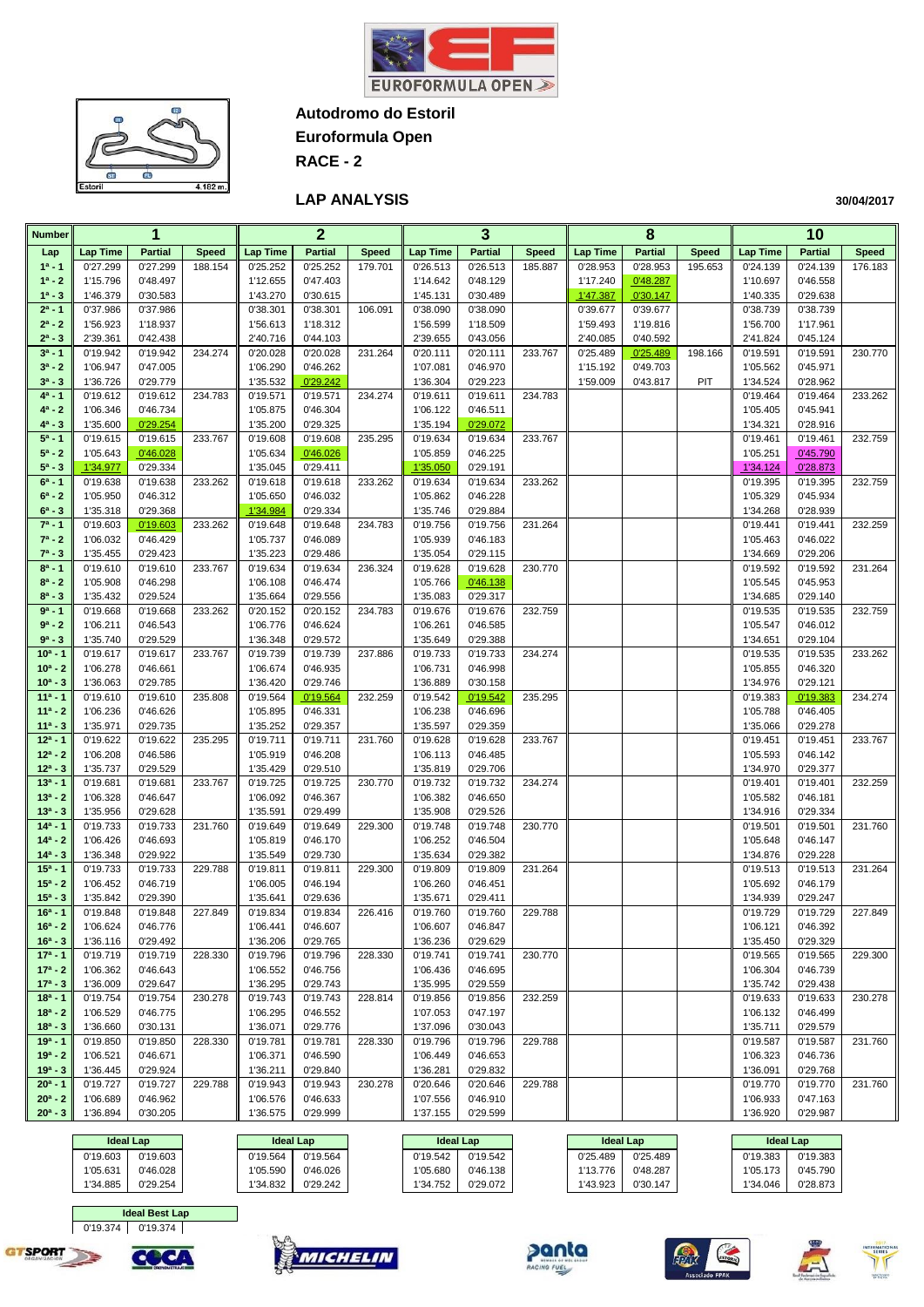



**Euroformula Open**

**RACE - 2**

#### **LAP ANALYSIS**

**30/04/2017**

| <b>Number</b>            |                      | 12                   |              |                      | 14                   |              |                      | 16                   |              |                      | 17                   |              |                      | 18                   |              |
|--------------------------|----------------------|----------------------|--------------|----------------------|----------------------|--------------|----------------------|----------------------|--------------|----------------------|----------------------|--------------|----------------------|----------------------|--------------|
| Lap                      | <b>Lap Time</b>      | <b>Partial</b>       | <b>Speed</b> | <b>Lap Time</b>      | <b>Partial</b>       | <b>Speed</b> | Lap Time             | <b>Partial</b>       | <b>Speed</b> | <b>Lap Time</b>      | <b>Partial</b>       | <b>Speed</b> | <b>Lap Time</b>      | <b>Partial</b>       | <b>Speed</b> |
| $1^a - 1$                | 0'28.138             | 0'28.138             | 188.154      | 0'27.014             | 0'27.014             | 185.887      | 0'24.443             | 0'24.443             | 171.702      | 0'26.794             | 0'26.794             | 181.513      | 0'25.626             | 0'25.626             | 177.632      |
| $1^a - 2$                | 1'16.429             | 0'48.291             |              | 1'16.128             | 0'49.114             |              | 1'11.334             | 0'46.891             |              | 1'15.200             | 0'48.406             |              | 1'13.247             | 0'47.621             |              |
| $1^a - 3$                | 1'47.065             | 0'30.636             |              | 1'46.754             | 0'30.626             |              | 1'41.196             | 0'29.862             |              | 1'45.452             | 0'30.252             |              | 1'44.022             | 0'30.775             |              |
| $2^a - 1$                | 0'38.227             | 0'38.227             |              | 0'38.133             | 0'38.133             |              | 0'38.495             | 0'38.495             |              | 0'38.260             | 0'38.260             |              | 0'38.185             | 0'38.185             |              |
| $2^a - 2$                | 1'57.696             | 1'19.469             |              | 1'57.348             | 1'19.215             |              | 1'56.779             | 1'18.284             |              | 1'56.961             | 1'18.701             |              | 1'56.860             | 1'18.675             |              |
| $2^a - 3$<br>$3^a - 1$   | 2'39.334<br>0'20.156 | 0'41.638<br>0'20.156 | 236.843      | 2'39.322<br>0'20.001 | 0'41.974<br>0'20.001 | 234.274      | 2'41.544<br>0'19.673 | 0'44.765<br>0'19.673 | 235.295      | 2'39.670<br>0'20.060 | 0'42.709<br>0'20.060 | 237.363      | 2'40.269<br>0'20.308 | 0'43.409<br>0'20.308 | 229.300      |
| $3^a - 2$                | 1'07.418             | 0'47.262             |              | 1'06.949             | 0'46.948             |              | 1'06.025             | 0'46.352             |              | 1'07.067             | 0'47.007             |              | 1'07.073             | 0'46.765             |              |
| $3^a - 3$                | 1'37.291             | 0'29.873             |              | 1'36.768             | 0'29.819             |              | 1'35.255             | 0'29.230             |              | 1'36.546             | 0'29.479             |              | 1'36.330             | 0'29.257             |              |
| $4^a - 1$                | 0'19.697             | 0'19.697             | 233.767      | 0'19.842             | 0'19.842             | 240.001      | 0'19.665             | 0'19.665             | 233.767      | 0'19.504             | 0'19.504             | 237.886      | 0'19.613             | 0'19.613             | 232.259      |
| 4ª - 2                   | 1'06.681             | 0'46.984             |              | 1'06.468             | 0'46.626             |              | 1'05.801             | 0'46.136             |              | 1'06.132             | 0'46.628             |              | 1'05.968             | 0'46.355             |              |
| $4^a - 3$                | 1'36.316             | 0'29.635             |              | 1'36.256             | 0'29.788             |              | 1'34.754             | 0'28.953             |              | 1'35.428             | 0'29.296             |              | 1'35.122             | 0'29.154             |              |
| $5^a - 1$                | 0'19.708             | 0'19.708             | 233.262      | 0'19.691             | 0'19.691             | 233.767      | 0'19.619             | 0'19.619             | 232.759      | 0'19.446             | 0'19.446             | 235.295      | 0'19.680             | 0'19.680             | 232.259      |
| $5^a - 2$                | 1'06.197             | 0'46.489             |              | 1'05.856             | 0'46.165             |              | 1'05.661             | 0'46.042             |              | 1'05.731             | 0'46.285             |              | 1'05.920             | 0'46.240             |              |
| $5^a - 3$                | 1'35.714             | 0'29.517             |              | 1'35.168             | 0'29.312             |              | 1'34.739             | 0'29.078             |              | 1'35.098             | 0'29.367             |              | 1'34.988             | 0'29.068             |              |
| $6^a - 1$                | 0'19.680             | 0'19.680             | 230.278      | 0'19.523             | 0'19.523             | 231.760      | 0'19.582             | 0'19.582             | 231.760      | 0'19.469             | 0'19.469             | 234.274      | 0'19.599             | 0'19.599             | 231.264      |
| $6^a - 2$                | 1'06.232             | 0'46.552             |              | 1'05.784             | 0'46.261             |              | 1'05.637             | 0'46.055             |              | 1'05.747             | 0'46.278             |              | 1'05.869             | 0'46.270             |              |
| $6^a - 3$<br>$7^a - 1$   | 1'36.099<br>0'19.904 | 0'29.867<br>0'19.904 | 229.788      | 1'35.213<br>0'19.584 | 0'29.429<br>0'19.584 | 233.262      | 1'34.696<br>0'19.631 | 0'29.059<br>0'19.631 | 231.264      | 1'35.230<br>0'19.744 | 0'29.483<br>0'19.744 | 239.468      | 1'34.989<br>0'19.545 | 0'29.120<br>0'19.545 | 231.760      |
| $7^a - 2$                | 1'06.609             | 0'46.705             |              | 1'05.993             | 0'46.409             |              | 1'06.009             | 0'46.378             |              | 1'06.138             | 0'46.394             |              | 1'05.793             | 0'46.248             |              |
| $7^a - 3$                | 1'36.103             | 0'29.494             |              | 1'35.480             | 0'29.487             |              | 1'35.319             | 0'29.310             |              | 1'35.642             | 0'29.504             |              | 1'35.055             | 0'29.262             |              |
| $8^a - 1$                | 0'20.409             | 0'20.409             | 229.788      | 0'19.661             | 0'19.661             | 233.262      | 0'19.637             | 0'19.637             | 229.788      | 0'19.496             | 0'19.496             | 233.262      | 0'19.744             | 0'19.744             | 231.264      |
| $8^a - 2$                | 1'07.319             | 0'46.910             |              | 1'06.028             | 0'46.367             |              | 1'05.785             | 0'46.148             |              | 1'05.800             | 0'46.304             |              | 1'06.045             | 0'46.301             |              |
| $8^a - 3$                | 1'36.916             | 0'29.597             |              | 1'35.338             | 0'29.310             |              | 1'35.194             | 0'29.409             |              | 1'35.099             | 0'29.299             |              | 1'35.475             | 0'29.430             |              |
| $9a - 1$                 | 0'19.854             | 0'19.854             | 231.264      | 0'19.594             | 0'19.594             | 232.759      | 0'19.592             | 0'19.592             | 231.264      | 0'19.488             | 0'19.488             | 234.783      | 0'19.823             | 0'19.823             | 233.262      |
| $9^a - 2$                | 1'06.967             | 0'47.113             |              | 1'06.066             | 0'46.472             |              | 1'06.008             | 0'46.416             |              | 1'06.043             | 0'46.555             |              | 1'06.690             | 0'46.867             |              |
| $9^a - 3$                | 1'36.918             | 0'29.951             |              | 1'35.926             | 0'29.860             |              | 1'35.319             | 0'29.311             |              | 1'35.574             | 0'29.531             |              | 1'36.200             | 0'29.510             |              |
| $10^a - 1$               | 0'20.945             | 0'20.945             | 229.788      | 0'19.637             | 0'19.637             | 233.262      | 0'19.597             | 0'19.597             | 231.760      | 0'19.436             | 0'19.436             | 235.808      | 0'19.710             | 0'19.710             | 234.274      |
| $10^a - 2$<br>$10^a - 3$ | 1'08.633<br>1'38.348 | 0'47.688<br>0'29.715 |              | 1'06.361<br>1'36.168 | 0'46.724<br>0'29.807 |              | 1'05.967             | 0'46.370<br>0'29.178 |              | 1'06.299<br>1'36.475 | 0'46.863<br>0'30.176 |              | 1'06.720<br>1'36.878 | 0'47.010<br>0'30.158 |              |
| $11a - 1$                | 0'19.676             | 0'19.676             | 231.760      | 0'19.542             | 0'19.542             | 233.767      | 1'35.145<br>0'19.659 | 0'19.659             | 233.262      | 0'19.517             | 0'19.517             | 237.886      | 0'19.538             | 0'19.538             | 233.767      |
| $11a - 2$                | 1'06.755             | 0'47.079             |              | 1'06.162             | 0'46.620             |              | 1'06.017             | 0'46.358             |              | 1'06.257             | 0'46.740             |              | 1'06.083             | 0'46.545             |              |
| $11a - 3$                | 1'36.261             | 0'29.506             |              | 1'35.781             | 0'29.619             |              | 1'35.683             | 0'29.666             |              | 1'35.992             | 0'29.735             |              | 1'35.396             | 0'29.313             |              |
| $12a - 1$                | 0'19.704             | 0'19.704             | 230.278      | 0'19.550             | 0'19.550             | 233.767      | 0'19.621             | 0'19.621             | 231.264      | 0'19.569             | 0'19.569             | 234.783      | 0'19.639             | 0'19.639             | 232.259      |
| $12^a - 2$               | 1'06.730             | 0'47.026             |              | 1'06.374             | 0'46.824             |              | 1'06.131             | 0'46.510             |              | 1'05.869             | 0'46.300             |              | 1'06.202             | 0'46.563             |              |
| $12^a - 3$               | 1'36.458             | 0'29.728             |              | 1'36.108             | 0'29.734             |              | 1'35.727             | 0'29.596             |              | 1'35.565             | 0'29.696             |              | 1'35.877             | 0'29.675             |              |
| $13a - 1$                | 0'19.877             | 0'19.877             | 228.814      | 0'19.508             | 0'19.508             | 232.259      | 0'19.583             | 0'19.583             | 230.770      | 0'19.576             | 0'19.576             | 236.324      | 0'19.771             | 0'19.771             | 230.278      |
| $13a - 2$                | 1'06.739             | 0'46.862             |              | 1'06.064             | 0'46.556             |              | 1'06.250             | 0'46.667             |              | 1'06.212             | 0'46.636             |              | 1'06.435             | 0'46.664             |              |
| $13^a - 3$<br>$14a - 1$  | 1'36.540             | 0'29.801             |              | 1'35.885             | 0'29.821             |              | 1'35.752             | 0'29.502             |              | 1'35.818             | 0'29.606<br>0'19.627 |              | 1'35.820             | 0'29.385             |              |
| $14a - 2$                | 0'19.718<br>1'06.488 | 0'19.718<br>0'46.770 | 225.942      | 0'19.771<br>1'06.412 | 0'19.771<br>0'46.641 | 230.770      | 0'19.544<br>1'06.078 | 0'19.544<br>0'46.534 | 228.814      | 0'19.627<br>1'06.217 | 0'46.590             | 235.295      | 0'19.732<br>1'06.137 | 0'19.732<br>0'46.405 | 228.330      |
| $14a - 3$                | 1'36.149             | 0'29.661             |              | 1'36.063             | 0'29.651             |              | 1'35.702             | 0'29.624             |              | 1'35.875             | 0'29.658             |              | 1'35.519             | 0'29.382             |              |
| $15a - 1$                | 0'19.785             | 0'19.785             | 225.942      | 0'19.704             | 0'19.704             | 231.264      | 0'19.755             | 0'19.755             | 229.300      | 0'19.661             | 0'19.661             | 233.262      | 0'19.839             | 0'19.839             | 227.849      |
| $15^a - 2$               | 1'06.798             | 0'47.013             |              | 1'06.298             | 0'46.594             |              | 1'06.438             | 0'46.683             |              | 1'06.187             | 0'46.526             |              | 1'06.308             | 0'46.469             |              |
| $15^a - 3$               | 1'36.944             | 0'30.146             |              | 1'35.930             | 0'29.632             |              | 1'36.518             | 0'30.080             |              | 1'35.744             | 0'29.557             |              | 1'35.634             | 0'29.326             |              |
| $16a - 1$                | 0'19.805             | 0'19.805             | 225.000      | 0'19.815             | 0'19.815             | 229.300      | 0'19.895             | 0'19.895             | 226.891      | 0'19.625             | 0'19.625             | 230.770      | 0'19.815             | 0'19.815             | 225.470      |
| $16^a - 2$               | 1'07.183             | 0'47.378             |              | 1'06.874             | 0'47.059             |              | 1'06.912             | 0'47.017             |              | 1'06.636             | 0'47.011             |              | 1'06.823             | 0'47.008             |              |
| $16^a - 3$               | 1'36.960             | 0'29.777             |              | 1'36.727             | 0'29.853             |              | 1'36.676             | 0'29.764             |              | 1'36.202             | 0'29.566             |              | 1'36.271             | 0'29.448             |              |
| $17a - 1$                | 0'19.794             | 0'19.794             | 225.470      | 0'20.152             | 0'20.152             | 226.891      | 0'19.808             | 0'19.808             | 226.891      | 0'19.609             | 0'19.609             | 232.259      | 0'19.887             | 0'19.887             | 226.891      |
| $17a - 2$                | 1'08.018             | 0'48.224             |              | 1'07.491             | 0'47.339             |              | 1'06.512             | 0'46.704             |              | 1'06.265             | 0'46.656             |              | 1'06.694             | 0'46.807             |              |
| $17^a - 3$<br>$18a - 1$  | 1'37.965<br>0'19.731 | 0'29.947<br>0'19.731 | 226.416      | 1'37.672<br>0'19.892 | 0'30.181<br>0'19.892 | 229.300      | 1'36.107<br>0'19.656 | 0'29.595<br>0'19.656 | 228.330      | 1'35.794<br>0'19.690 | 0'29.529<br>0'19.690 | 234.274      | 1'36.369<br>0'19.901 | 0'29.675<br>0'19.901 | 228.814      |
| $18a - 2$                | 1'06.849             | 0'47.118             |              | 1'06.814             | 0'46.922             |              | 1'06.605             | 0'46.949             |              | 1'06.810             | 0'47.120             |              | 1'06.988             | 0'47.087             |              |
| $18a - 3$                | 1'36.986             | 0'30.137             |              | 1'36.768             | 0'29.954             |              | 1'36.506             | 0'29.901             |              | 1'36.865             | 0'30.055             |              | 1'36.763             | 0'29.775             |              |
| $19a - 1$                | 0'19.857             | 0'19.857             | 224.533      | 0'19.894             | 0'19.894             | 227.849      | 0'19.806             | 0'19.806             | 228.330      | 0'19.835             | 0'19.835             | 236.843      | 0'19.857             | 0'19.857             | 227.369      |
| $19a - 2$                | 1'06.912             | 0'47.055             |              | 1'06.718             | 0'46.824             |              | 1'06.471             | 0'46.665             |              | 1'06.578             | 0'46.743             |              | 1'06.584             | 0'46.727             |              |
| $19a - 3$                | 1'36.702             | 0'29.790             |              | 1'36.602             | 0'29.884             |              | 1'36.152             | 0'29.681             |              | 1'36.212             | 0'29.634             |              | 1'36.141             | 0'29.557             |              |
| $20^a - 1$               | 0'19.700             | 0'19.700             | 225.942      | 0'19.763             | 0'19.763             | 230.770      | 0'19.743             | 0'19.743             | 229.788      | 0'19.935             | 0'19.935             | 238.939      | 0'19.884             | 0'19.884             | 229.300      |
| $20^a - 2$               | 1'07.011             | 0'47.311             |              | 1'06.727             | 0'46.964             |              | 1'06.527             | 0'46.784             |              | 1'06.434             | 0'46.499             |              | 1'06.651             | 0'46.767             |              |
| $20^a - 3$               | 1'36.955             | 0'29.944             |              | 1'36.912             | 0'30.185             |              | 1'36.541             | 0'30.014             |              | 1'36.107             | 0'29.673             |              | 1'36.349             | 0'29.698             |              |
|                          | ne Lleobl            |                      |              | <b>Solution</b>      |                      |              | <b>The Leaker</b>    |                      |              | ldeal Lee            |                      |              | <b>The Leaker</b>    |                      |              |

| <b>Ideal Lap</b> |          | <b>Ideal Lap</b> |          | <b>Ideal Lap</b> |          |          | <b>Ideal Lap</b> | <b>Ideal Lap</b> |          |
|------------------|----------|------------------|----------|------------------|----------|----------|------------------|------------------|----------|
| 0'19.676         | 0'19.676 | 0'19.508         | 0'19.508 | 0'19.544         | 0'19.544 | 0'19.436 | 0'19.436         | 0'19.538         | 0'19.538 |
| 1'06.165         | 0'46.489 | 1'05.673         | 0'46.165 | 1'05.586         | 0'46.042 | "05.714" | 0'46.278         | 1'05.778         | 0'46.240 |
| 1'35.659         | 0'29.494 | 1'34.983         | 0'29.310 | 1'34.539         | 0'28.953 | 1'35.010 | 0'29.296         | 1'34.846         | 0'29.068 |



COC/











71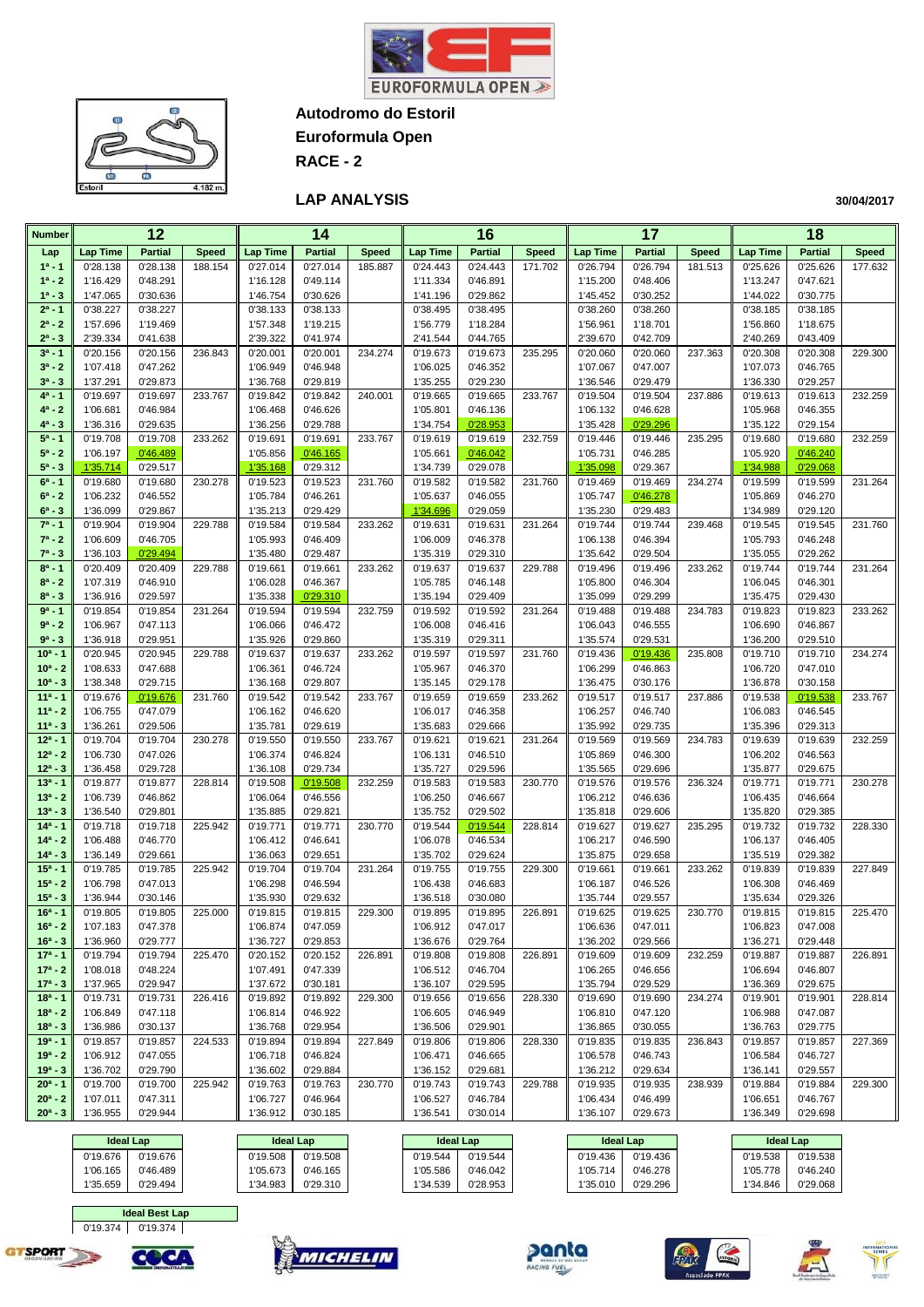



**Euroformula Open**

**RACE - 2**

### **LAP ANALYSIS**

| <b>Number</b>           |                      | 19                   |              |                      | 20                   |              |                 | 22             |              |                      | 24                   |              |                      | 34                   |              |
|-------------------------|----------------------|----------------------|--------------|----------------------|----------------------|--------------|-----------------|----------------|--------------|----------------------|----------------------|--------------|----------------------|----------------------|--------------|
| Lap                     | <b>Lap Time</b>      | <b>Partial</b>       | <b>Speed</b> | <b>Lap Time</b>      | <b>Partial</b>       | <b>Speed</b> | <b>Lap Time</b> | <b>Partial</b> | <b>Speed</b> | <b>Lap Time</b>      | <b>Partial</b>       | <b>Speed</b> | <b>Lap Time</b>      | <b>Partial</b>       | <b>Speed</b> |
| $1a - 1$                | 0'24.911             | 0'24.911             | 173.355      | 0'29.379             | 0'29.379             | 200.001      | 0'29.792        | 0'29.792       | 195.653      | 0'26.349             | 0'26.349             | 178.808      | 0'28.787             | 0'28.787             | 179.701      |
| $1^a - 2$               | 1'12.112             | 0'47.201             |              | 1'18.565             | 0'49.186             |              | 1'17.838        | 0'48.046       |              | 1'19.782             | 0'53.433             |              | 1'21.514             | 0'52.727             |              |
| $1^a - 3$               | 1'42.276             | 0'30.164             |              | 1'48.561             | 0'29.996             |              | 1'47.661        | 0'29.823       |              | 2'01.610             | 0'41.828             | PIT          | 2'05.514             | 0'44.000             | PIT          |
| $2^a - 1$               | 0'38.301             | 0'38.301             |              | 0'39.090             | 0'39.090             |              |                 |                |              | 1'06.584             | 1'06.584             |              | 1'00.036             | 1'00.036             |              |
| $2^a - 2$               | 1'56.652             | 1'18.351             |              | 1'58.887             | 1'19.797             |              |                 |                |              | 1'54.374             | 0'47.790             |              | 1'48.044             | 0'48.008             |              |
| $2^a - 3$               | 2'40.954             | 0'44.302             |              | 2'39.128             | 0'40.241             |              |                 |                |              | 2'27.331             | 0'32.957             |              | 2'23.316             | 0'35.272             |              |
| $3^a - 1$               | 0'19.784             | 0'19.784             | 234.783      | 0'19.966             | 0'19.966             | 232.759      |                 |                |              | 0'20.562             | 0'20.562             | 236.324      | 0'20.057             | 0'20.057             | 231.760      |
| $3^a - 2$               | 1'06.178             | 0'46.394             |              | 1'07.694             | 0'47.728             |              |                 |                |              | 1'07.741             | 0'47.179             |              | 1'07.142             | 0'47.085             |              |
| $3^{a} - 3$             | 1'35.386             | 0'29.208             |              | 1'38.556             | 0'30.862             |              |                 |                |              | 1'37.716             | 0'29.975             |              | 1'37.474             | 0'30.332             |              |
| $4^a - 1$<br>$4^a - 2$  | 0'19.489             | 0'19.489             | 236.843      | 0'20.628             | 0'20.628<br>0'47.995 | 234.274      |                 |                |              | 0'20.569             | 0'20.569             | 224.067      | 0'20.090             | 0'20.090             | 231.264      |
| $4^a - 3$               | 1'05.797<br>1'35.274 | 0'46.308<br>0'29.477 |              | 1'08.623<br>1'39.148 | 0'30.525             |              |                 |                |              | 1'08.525<br>1'38.701 | 0'47.956<br>0'30.176 |              | 1'06.953<br>1'36.390 | 0'46.863<br>0'29.437 |              |
| $5^a - 1$               | 0'19.582             | 0'19.582             | 233.767      | 0'20.070             | 0'20.070             | 233.767      |                 |                |              | 0'19.733             | 0'19.733             | 230.278      | 0'19.641             | 0'19.641             | 232.759      |
| $5^a - 2$               | 1'05.758             | 0'46.176             |              | 1'07.846             | 0'47.776             |              |                 |                |              | 1'05.622             | 0'45.889             |              | 1'05.885             | 0'46.244             |              |
| $5^a - 3$               | 1'34.904             | 0'29.146             |              | 1'37.984             | 0'30.138             |              |                 |                |              | 1'34.882             | 0'29.260             |              | 1'35.181             | 0'29.296             |              |
| $6^a - 1$               | 0'19.614             | 0'19.614             | 233.262      | 0'20.763             | 0'20.763             | 229.788      |                 |                |              | 0'19.472             | 0'19.472             | 237.886      | 0'19.599             | 0'19.599             | 237.363      |
| $6^a - 2$               | 1'05.941             | 0'46.327             |              | 1'07.752             | 0'46.989             |              |                 |                |              | 1'05.902             | 0'46.430             |              | 1'05.708             | 0'46.109             |              |
| $6^a - 3$               | 1'35.288             | 0'29.347             |              | 1'37.376             | 0'29.624             |              |                 |                |              | 1'35.445             | 0'29.543             |              | 1'35.091             | 0'29.383             |              |
| $7^a - 1$               | 0'19.632             | 0'19.632             | 232.259      | 0'19.590             | 0'19.590             | 233.767      |                 |                |              | 0'19.589             | 0'19.589             | 233.262      | 0'19.588             | 0'19.588             | 228.814      |
| $7^a - 2$               | 1'05.913             | 0'46.281             |              | 1'08.080             | 0'48.490             |              |                 |                |              | 1'05.529             | 0'45.940             |              | 1'05.909             | 0'46.321             |              |
| $7^a - 3$               | 1'35.391             | 0'29.478             |              | 1'38.088             | 0'30.008             |              |                 |                |              | 1'34.681             | 0'29.152             |              | 1'35.173             | 0'29.264             |              |
| $8^a - 1$               | 0'19.672             | 0'19.672             | 230.278      | 0'19.939             | 0'19.939             | 229.788      |                 |                |              | 0'19.886             | 0'19.886             | 234.783      | 0'19.736             | 0'19.736             | 234.274      |
| $8^a - 2$               | 1'06.073             | 0'46.401             |              | 1'06.876             | 0'46.937             |              |                 |                |              | 1'05.837             | 0'45.951             |              | 1'06.138             | 0'46.402             |              |
| $8^a - 3$               | 1'35.922             | 0'29.849             |              | 1'37.583             | 0'30.707             |              |                 |                |              | 1'35.574             | 0'29.737             |              | 1'35.338             | 0'29.200             |              |
| $9a - 1$                | 0'19.930             | 0'19.930             | 231.760      | 0'20.025             | 0'20.025             | 228.330      |                 |                |              | 0'20.029             | 0'20.029             | 235.808      | 0'19.584             | 0'19.584             | 227.849      |
| $9a - 2$                | 1'06.501             | 0'46.571             |              | 1'07.224             | 0'47.199             |              |                 |                |              | 1'06.301             | 0'46.272             |              | 1'05.953             | 0'46.369             |              |
| $9a - 3$                | 1'36.177             | 0'29.676             |              | 1'37.410             | 0'30.186             |              |                 |                |              | 1'36.023             | 0'29.722             |              | 1'35.233             | 0'29.280             |              |
| $10a - 1$               | 0'19.707             | 0'19.707             | 231.760      | 0'19.900             | 0'19.900             | 230.278      |                 |                |              | 0'20.620             | 0'20.620<br>0'46.768 | 235.808      | 0'19.660             | 0'19.660             | 228.330      |
| $10a - 2$<br>$10^a - 3$ | 1'07.330             | 0'47.623             |              | 1'07.101<br>1'37.324 | 0'47.201<br>0'30.223 |              |                 |                |              | 1'07.388<br>1'36.657 | 0'29.269             |              | 1'05.965<br>1'35.316 | 0'46.305<br>0'29.351 |              |
| $11a - 1$               |                      |                      |              | 0'19.667             | 0'19.667             | 230.770      |                 |                |              | 0'19.434             | 0'19.434             | 232.259      | 0'19.577             | 0'19.577             | 228.814      |
| $11a - 2$               |                      |                      |              | 1'07.126             | 0'47.459             |              |                 |                |              | 1'05.417             | 0'45.983             |              | 1'06.156             | 0'46.579             |              |
| $11a - 3$               |                      |                      |              | 1'37.179             | 0'30.053             |              |                 |                |              | 1'34.780             | 0'29.363             |              | 1'35.492             | 0'29.336             |              |
| $12a - 1$               |                      |                      |              | 0'19.807             | 0'19.807             | 230.770      |                 |                |              | 0'19.389             | 0'19.389             | 232.759      | 0'19.700             | 0'19.700             | 228.814      |
| $12^a - 2$              |                      |                      |              | 1'07.038             | 0'47.231             |              |                 |                |              | 1'05.447             | 0'46.058             |              | 1'06.212             | 0'46.512             |              |
| $12^a - 3$              |                      |                      |              | 1'37.752             | 0'30.714             |              |                 |                |              | 1'34.747             | 0'29.300             |              | 1'35.539             | 0'29.327             |              |
| $13a - 1$               |                      |                      |              | 0'19.953             | 0'19.953             | 228.330      |                 |                |              | 0'19.374             | 0'19.374             | 232.259      | 0'19.505             | 0'19.505             | 230.770      |
| $13a - 2$               |                      |                      |              | 1'06.969             | 0'47.016             |              |                 |                |              | 1'05.517             | 0'46.143             |              | 1'06.074             | 0'46.569             |              |
| $13^a - 3$              |                      |                      |              | 1'36.985             | 0'30.016             |              |                 |                |              | 1'34.991             | 0'29.474             |              | 1'35.612             | 0'29.538             |              |
| $14a - 1$               |                      |                      |              | 0'19.779             | 0'19.779             | 227.849      |                 |                |              | 0'19.463             | 0'19.463             | 231.264      | 0'19.695             | 0'19.695             | 231.760      |
| $14a - 2$               |                      |                      |              | 1'07.015             | 0'47.236             |              |                 |                |              | 1'05.534             | 0'46.071             |              | 1'06.457             | 0'46.762             |              |
| $14^a - 3$<br>$15a - 1$ |                      |                      |              | 1'37.178<br>0'20.031 | 0'30.163<br>0'20.031 | 225.942      |                 |                |              | 1'35.704<br>0'19.573 | 0'30.170<br>0'19.573 | 230.770      | 1'36.273<br>0'19.603 | 0'29.816<br>0'19.603 | 229.788      |
| $15a - 2$               |                      |                      |              | 1'07.336             | 0'47.305             |              |                 |                |              | 1'05.889             | 0'46.316             |              | 1'06.344             | 0'46.741             |              |
| $15^a - 3$              |                      |                      |              | 1'37.626             | 0'30.290             |              |                 |                |              | 1'35.369             | 0'29.480             |              | 1'35.974             | 0'29.630             |              |
| $16a - 1$               |                      |                      |              | 0'19.965             | 0'19.965             | 224.067      |                 |                |              | 0'19.544             | 0'19.544             | 230.770      | 0'19.703             | 0'19.703             | 227.849      |
| $16^a - 2$              |                      |                      |              | 1'07.404             | 0'47.439             |              |                 |                |              | 1'06.589             | 0'47.045             |              | 1'06.559             | 0'46.856             |              |
| $16^a - 3$              |                      |                      |              | 1'37.404             | 0'30.000             |              |                 |                |              | 1'36.167             | 0'29.578             |              | 1'36.224             | 0'29.665             |              |
| $17a - 1$               |                      |                      |              | 0'19.842             | 0'19.842             | 226.416      |                 |                |              | 0'19.625             | 0'19.625             | 231.264      | 0'20.383             | 0'20.383             | 233.767      |
| $17a - 2$               |                      |                      |              | 1'07.391             | 0'47.549             |              |                 |                |              | 1'06.672             | 0'47.047             |              | 1'07.574             | 0'47.191             |              |
| $17a - 3$               |                      |                      |              | 1'37.810             | 0'30.419             |              |                 |                |              | 1'36.907             | 0'30.235             |              | 1'37.846             | 0'30.272             |              |
| $18a - 1$               |                      |                      |              | 0'19.869             | 0'19.869             | 227.369      |                 |                |              | 0'20.096             | 0'20.096             | 238.939      | 0'19.848             | 0'19.848             | 228.814      |
| $18a - 2$               |                      |                      |              | 1'07.496             | 0'47.627             |              |                 |                |              | 1'07.043             | 0'46.947             |              | 1'06.890             | 0'47.042             |              |
| $18a - 3$               |                      |                      |              | 1'37.510             | 0'30.014             |              |                 |                |              | 1'37.092             | 0'30.049             |              | 1'36.743             | 0'29.853             |              |
| $19a - 1$               |                      |                      |              | 0'19.847             | 0'19.847             | 227.369      |                 |                |              | 0'19.729             | 0'19.729             | 233.262      | 0'19.836             | 0'19.836             | 230.770      |
| $19a - 2$<br>$19a - 3$  |                      |                      |              | 1'07.242<br>1'37.130 | 0'47.395<br>0'29.888 |              |                 |                |              | 1'06.688<br>1'36.963 | 0'46.959<br>0'30.275 |              | 1'06.806<br>1'36.566 | 0'46.970<br>0'29.760 |              |
| $20^a - 1$              |                      |                      |              | 0'19.826             | 0'19.826             | 227.849      |                 |                |              | 0'19.528             | 0'19.528             | 233.262      | 0'19.740             | 0'19.740             | 233.262      |
| $20^a - 2$              |                      |                      |              | 1'07.175             | 0'47.349             |              |                 |                |              | 1'06.185             | 0'46.657             |              | 1'06.815             | 0'47.075             |              |
| $20^a - 3$              |                      |                      |              | 1'37.217             | 0'30.042             |              |                 |                |              | 1'35.998             | 0'29.813             |              | 1'36.811             | 0'29.996             |              |
|                         |                      |                      |              |                      |                      |              |                 |                |              |                      |                      |              |                      |                      |              |

|          | <b>Ideal Lap</b> |          | <b>Ideal Lap</b> |  | <b>Ideal Lap</b> |          | <b>Ideal Lap</b> |          |          | <b>Ideal Lap</b> |
|----------|------------------|----------|------------------|--|------------------|----------|------------------|----------|----------|------------------|
| 0'19.489 | 0'19.489         | 0'19.590 | 0'19.590         |  | 0'29.792         | 0'29.792 | 0'19.374         | 0'19.374 | 0'19.505 | 0'19.505         |
| 1'05.665 | 0'46.176         | 1'06.527 | 0'46.937         |  | 1'17.838         | 0'48.046 | 1'05.263         | 0'45.889 | 1'05.614 | 0'46.109         |
| 1'34.81' | 0'29.146         | 1'36.151 | 0'29.624         |  | 1'47.661         | 0'29.823 | 1'34.415         | 0'29.152 | 1'34.814 | 0'29.200         |



**COC/** 











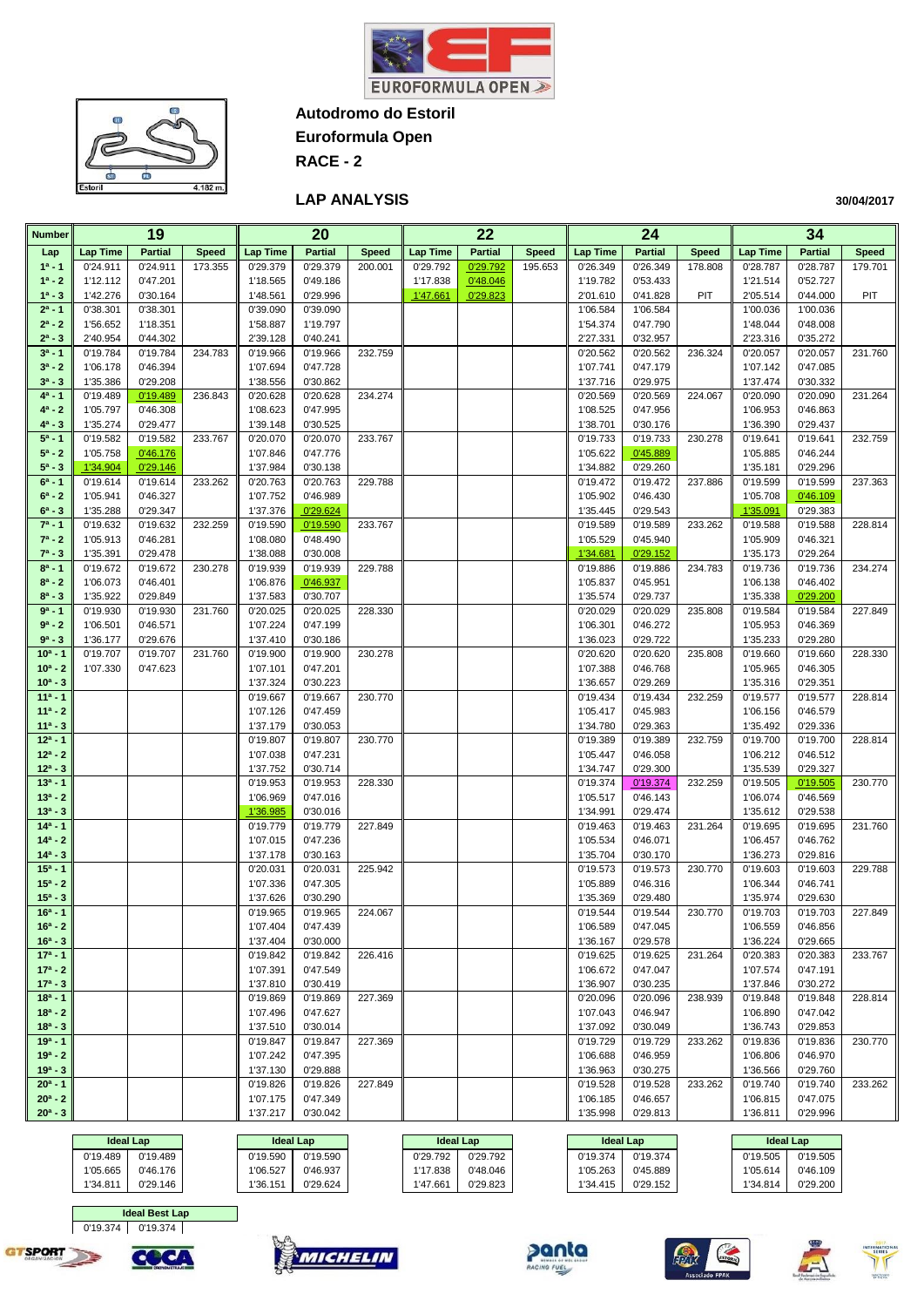



**Euroformula Open**

**RACE - 2**

#### **LAP ANALYSIS**

**Number Lap 1ª - 1 1ª - 2 1ª - 3**  $2^a - 1$  **2ª - 2 2ª - 3 3ª - 1 3ª - 2 3ª - 3 4ª - 1 4ª - 2 4ª - 3 5ª - 1 5ª - 2 5ª - 3 6ª - 1 6ª - 2 6ª - 3 7ª - 1 7ª - 2 7ª - 3 8ª - 1 8ª - 2 8ª - 3 9ª - 1 9ª - 2 9ª - 3 10ª - 1 10ª - 2 10ª - 3 11ª - 1 11ª - 2 11ª - 3 12ª - 1 12ª - 2 12ª - 3 13ª - 1 13ª - 2 13ª - 3 14ª - 1 14ª - 2 14ª - 3 15ª - 1 15ª - 2 15ª - 3 16ª - 1 16ª - 2 16ª - 3 17ª - 1 17ª - 2 17ª - 3 18ª - 1 18ª - 2 18ª - 3 19ª - 1 19ª - 2 19ª - 3 20ª - 1 20ª - 2 20ª - 3 Lap Time Partial Speed Lap Time Partial Speed Lap Time Partial Speed**  0'30.082 | 0'30.082 | 197.803 || 0'38.236 | 0'38.236 | 0'33.495 | 0'33.495 | 191.830 1'19.979 0'49.897 1'26.472 0'48.236 1'40.058 1'06.563 1'50.248 0'30.269 1'56.611 0'30.139 2'22.143 0'42.085 PIT 0'38.917 | 0'38.917 | | 0'33.561 | 0'33.561 | 107.570 || 2'28.658 | 2'28.658 1'58.051 1'19.134 1'53.942 1'20.381 3'16.535 0'47.877 2'37.797 | 0'39.746 | 2'31.594 | 0'37.652 | 3'46.028 | 0'29.493 0'20.170 | 0'20.170 | 232.759 | 0'20.425 | 0'20.425 | 226.416 | 0'20.064 | 0'20.064 | 233.262 1'07.592 0'47.422 1'08.154 0'47.729 1'07.536 0'47.472 1'37.853 0'30.261 1'38.323 0'30.169 1'37.622 0'30.086 0'20.116 | 0'20.116 | 229.788 || 0'20.694 | 0'20.694 | 228.814 || 0'20.110 | 0'20.110 | 233.767 1'06.908 | 0'46.792 | 1'07.697 | 0'47.003 | 1'07.680 | 0'47.570 1'36.242 <mark>0'29.334</mark> 1'37.191 0'29.494 1'37.913 0'30.233 0'19.744 | 0'19.744 | 231.760 || 0'19.822 | 0'19.822 | 233.262 || 0'20.003 | 0'20.003 | 238.411 1'05.944 0'46.200 1'06.180 0'46.358 1'06.835 0'46.832 1'35.451 0'29.507 1'35.877 0'29.697 1'36.268 0'29.433 0'20.308 | 0'20.308 | 230.278 || 0'19.705 | 0'19.705 | 232.259 || 0'19.883 | 0'19.883 | 229.788 1'06.746 0'46.438 1'06.186 0'46.481 1'07.278 0'47.395 1'36.243 0'29.497 1'35.920 0'29.734 1'37.039 0'29.761 0'19.599 0'19.599 233.767 0'20.075 0'20.075 227.849 0'20.041 0'20.041 228.330 1'05.963 0'46.364 1'06.920 0'46.845 1'06.752 0'46.711 1'35.708 0'29.745 1'36.678 0'29.758 1'36.514 0'29.762 0'19.713 | 0'19.713 | 230.278 || 0'19.836 | 0'19.836 | 231.760 || 0'19.784 | 0'19.784 | 228.814 1'06.318 0'46.605 1'06.379 0'46.543 1'06.683 0'46.899 1'36.129 0'29.811 1'35.963 0'29.584 1'36.661 0'29.978 0'20.426 | 0'20.426 | 233.767 || 0'19.746 | 0'19.746 | 231.760 || 0'19.881 | 0'19.881 | 230.278 1'07.500 | 0'47.074 | 1'06.581 | 0'46.835 | 1'06.425 <mark>| 0'46.544</mark> 1'37.221 0'29.721 1'36.226 0'29.645 1'36.187 0'29.762 0'20.136 | 0'20.136 | 228.330 || 0'19.603 | 0'19.603 | 232.259 || 0'19.697 | 0'19.697 | 230.770 1'07.842 0'47.706 1'06.731 0'47.128 1'06.729 0'47.032 1'37.837 0'29.995 1'36.935 0'30.204 1'36.694 0'29.965 0'19.656 | 0'19.656 | 236.324 || 0'19.492 | 0'19.492 | 235.808 || 0'19.910 | 0'19.910 | 228.814 1'06.599 0'46.943 1'06.753 0'47.261 1'07.061 0'47.151 1'36.255 | 0'29.656 | | 1'36.863 | 0'30.110 | | 1'37.338 | 0'30.277 0'19.741 | 0'19.741 | 235.295 || 0'19.636 | 0'19.636 | 233.767 || 0'19.785 | 0'19.785 | 228.814 1'06.615 0'46.874 1'06.454 0'46.818 1'06.893 0'47.108 1'36.234 0'29.619 1'36.168 0'29.714 1'36.622 0'29.729 0'20.030 | 0'20.030 | 235.808 || 0'19.600 | 0'19.600 | 230.278 || 0'19.799 | 0'19.799 | 228.330 1'06.896 0'46.866 1'06.504 0'46.904 1'06.676 0'46.877 1'36.794 | 0'29.898 | | 1'36.835 | 0'30.331 | | 1'36.630 | 0'29.954 0'19.831 | 0'19.831 | 230.278 || 0'19.805 | 0'19.805 | 229.300 || 0'19.989 | 0'19.989 | 226.416 1'06.547 0'46.716 1'06.891 0'47.086 1'06.896 0'46.907 1'36.469 0'29.922 1'36.696 0'29.805 1'37.106 0'30.210 0'19.791 | 0'19.791 | 228.814 || 0'19.606 | 0'19.606 | 230.770 || 0'19.956 | 0'19.956 | 225.470 1'06.626 0'46.835 1'06.660 0'47.054 1'07.300 0'47.344 1'36.620 | 0'29.994 | 1'36.713 | 0'30.053 | 1'37.353 | 0'30.053 0'19.843 | 0'19.843 | 230.278 || 0'19.639 | 0'19.639 | 228.814 || 0'19.844 | 0'19.844 | 226.891 1'07.027 0'47.184 1'07.250 0'47.611 1'06.903 0'47.059 1'37.167 0'30.140 1'37.399 0'30.149 1'36.795 0'29.892 0'19.803 | 0'19.803 | 228.330 || 0'19.625 | 0'19.625 | 229.788 || 0'19.817 | 0'19.817 | 227.369 1'07.573 0'47.770 1'06.801 0'47.176 1'07.201 0'47.384 1'37.672 | 0'30.099 | 1'37.324 | 0'30.523 | 1'37.631 | 0'30.430 0'20.017 | 0'20.017 | 230.770 || 0'20.256 | 0'20.256 | 228.814 || 0'19.915 | 0'19.915 | 226.891 1'07.034 0'47.017 1'07.614 0'47.358 1'07.102 0'47.187 1'37.315 0'30.281 1'37.840 0'30.226 1'37.225 0'30.123 0'19.831 | 0'19.831 | 228.330 || 0'19.834 | 0'19.834 | 227.849 || 0'19.957 | 0'19.957 | 227.849 1'06.849 0'47.018 1'07.145 0'47.311 1'07.295 0'47.338 1'36.988 0'30.139 1'37.432 0'30.287 1'37.489 0'30.194 0'19.859 0'19.859 229.300 0'19.730 0'19.730 230.770 1'06.953 0'47.094 1'07.421 0'47.691 1'37.010 0'30.057 | 1'38.005 0'30.584 **42 43 44**

|          | <b>Ideal Lap</b> | <b>Ideal Lap</b> |          | <b>Ideal Lap</b> |          |
|----------|------------------|------------------|----------|------------------|----------|
| 0'19.599 | 0'19.599         | 0'19.492         | 0'19.492 | 0'19.697         | 0'19.697 |
| 1'05.799 | 0'46.200         | 1'05.850         | 0'46.358 | 1'06.241         | 0'46.544 |
| 1'35.133 | 0'29.334         | 1'35.344         | 0'29.494 | 1'35.674         | 0'29.433 |

 0'19.374 0'19.374 **Ideal Best Lap**

COC/









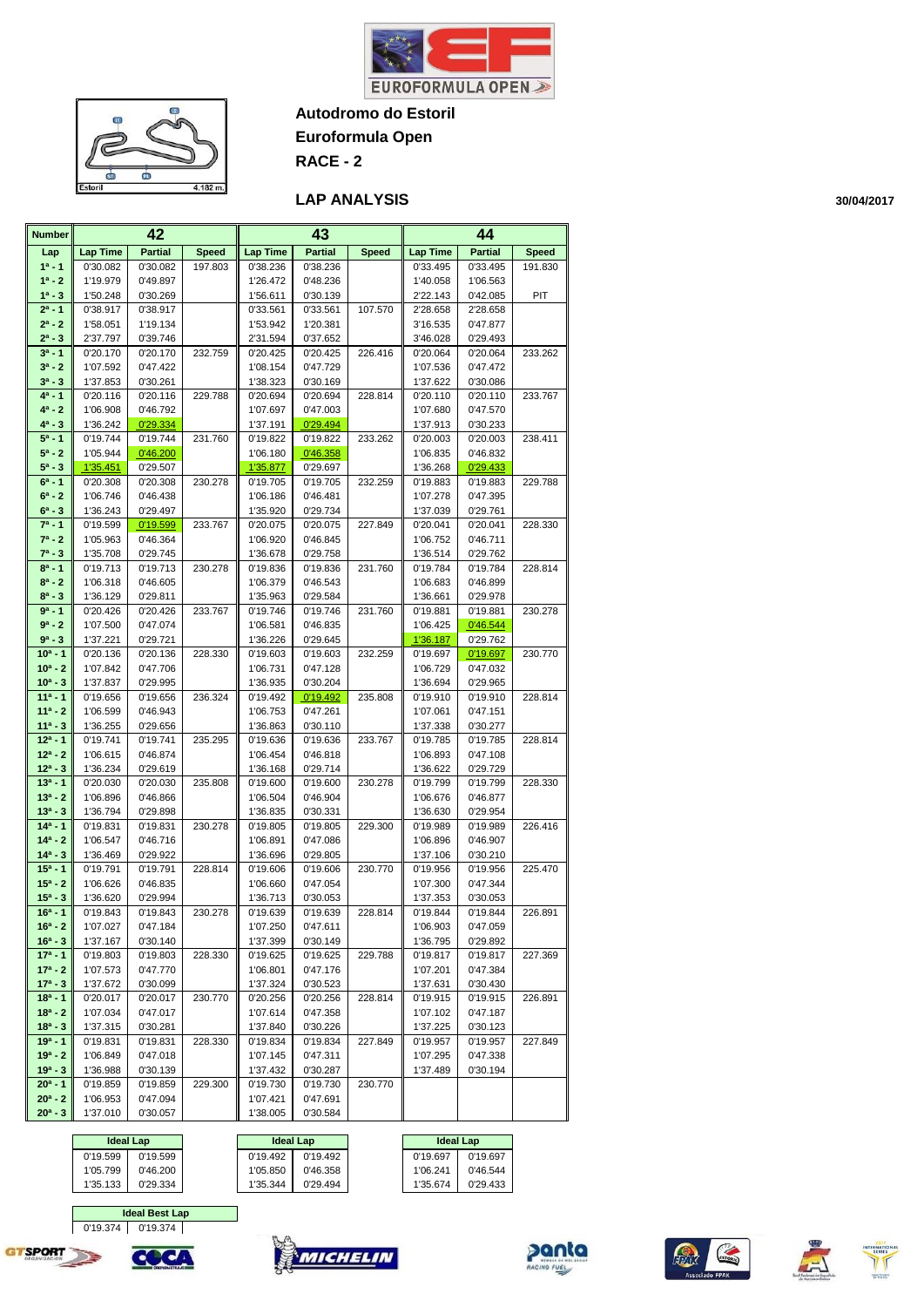



# **Best Sectors Results**

|              | Sector - 1                    | Sector - 2                              |                | Sector - 3                       |             |                | Ideal Lap vs Best Lap         |          |                         |                |
|--------------|-------------------------------|-----------------------------------------|----------------|----------------------------------|-------------|----------------|-------------------------------|----------|-------------------------|----------------|
|              | Ord. Nº Driver                | Time Nº Driver                          | Time Nº Driver |                                  | <u>Time</u> |                | Ord. Nº Driver                |          | Ideal Lap Best Lap Ord. |                |
|              | 24 Ameya Vaidyanathan         | 19.374 10 Harrison Scott                |                | 45.790 10 Harrison Scott         | 28.873      |                | <b>10 Harrison Scott</b>      | 1'34.046 | 1'34.124                |                |
|              | <b>10 Harrison Scott</b>      | 19.383 24 Ameya Vaidyanathan            |                | 45.889 16 Nikita Troitskiy       | 28.953      | $\mathbf{2}$   | 24 Ameya Vaidyanathan         | 1'34.415 | 1'34.681                | $\mathbf{2}$   |
| 3            | <b>17 Devlin De Francesco</b> | 19.436 2 Thiago Vivacqua                |                | 46.026 18 Jannes Fittje          | 29.068      | $\mathbf{3}$   | <b>16 Nikita Troitskiy</b>    | 1'34.539 | 1'34.696                | 3              |
|              | 19 Yan Leon Shlom             | Petru Florescu<br>19.489<br>$\mathbf 1$ |                | 46.028 3 Simo Laaksonen          | 29.072      | 4              | 3 Simo Laaksonen              | 1'34.752 | 1'35.050                | 8              |
| 5.           | 43 Pedro Cardoso              | 19.492 16 Nikita Troitskiy              |                | 46.042 19 Yan Leon Shlom         | 29.146      | 5              | 19 Yan Leon Shlom             | 1'34.811 | 1'34.904                | $\overline{4}$ |
|              | <b>34 Matheus lorio</b>       | 19.505 34 Matheus Iorio                 |                | 46.109 24 Ameya Vaidyanathan     | 29.152      | 6.             | 34 Matheus Iorio              | 1'34.814 | 1'35.091                | 9              |
| $\mathbf{7}$ | 14 Tarun Reddy                | 19.508 3 Simo Laaksonen                 |                | 46.138 34 Matheus Iorio          | 29.200      | $\overline{7}$ | 2 Thiago Vivacqua             | 1'34.832 | 1'34.984                | 6              |
| 8            | 18 Jannes Fittje              | 19.538 14 Tarun Reddy                   |                | 46.165 2 Thiago Vivacqua         | 29.242      | 8              | 18 Jannes Fittje              | 1'34.846 | 1'34.988                | $\overline{7}$ |
| 9            | 3 Simo Laaksonen              | 19.542 19 Yan Leon Shlom                |                | 46.176 1 Petru Florescu          | 29.254      | 9              | Petru Florescu<br>$\mathbf 1$ | 1'34.885 | 1'34.977                | 5              |
| 10           | <b>16 Nikita Troitskiy</b>    | 19.544 42 Eliseo Martinez Meroño        |                | 46.200 17 Devlin De Francesco    | 29.296      | 10             | 14 Tarun Reddy                | 1'34.983 | 1'35.168                | 11             |
| 11           | 2 Thiago Vivacqua             | 19.564 18 Jannes Fittje                 |                | 46.240 14 Tarun Reddy            | 29.310      | 11             | <b>17 Devlin De Francesco</b> | 1'35.010 | 1'35.098                | 10             |
|              | 20 Najiy Ayyad Razak          | 19.590 17 Devlin De Francesco           |                | 46.278 42 Eliseo Martinez Meroño | 29.334      | 12             | 42 Eliseo Martinez Meroño     | 1'35.133 | 1'35.451                | 12             |
| 13           | 42 Eliseo Martinez Meroño     | 19.599 43 Pedro Cardoso                 |                | 46.358 44 Javier Cobián          | 29.433      | 13             | 43 Pedro Cardoso              | 1'35.344 | 1'35.877                | 14             |
| 14           | Petru Florescu                | 19.603 12 Christian Hahn                |                | 46.489 12 Christian Hahn         | 29.494      | 14             | <b>12 Christian Hahn</b>      | 1'35.659 | 1'35.714                | 13             |
| 15           | <b>12 Christian Hahn</b>      | 19.676 44 Javier Cobián                 |                | 46.544 43 Pedro Cardoso          | 29.494      | 15             | 44 Javier Cobián              | 1'35.674 | 1'36.187                | 15             |
| 16           | 44 Javier Cobián              | 20 Najiy Ayyad Razak<br>19.697          |                | 46.937 20 Najiy Ayyad Razak      | 29.624      | 16             | 20 Najiy Ayyad Razak          | 1'36.151 | 1'36.985                | 16             |
| 17           | 8 Lodovico Laurini            | 25.489 22 Daniil Pronenko               |                | 48.046 22 Daniil Pronenko        | 29.823      | 17             | 8 Lodovico Laurini            | 1'43.923 | 1'47.387                | 17             |
| 18           | 22 Daniil Pronenko            | 29.792 8 Lodovico Laurini               | 48.287         | 8 Lodovico Laurini               | 30.147      | 18             | 22 Daniil Pronenko            | 1'47.661 | 1'47.661                | 18             |













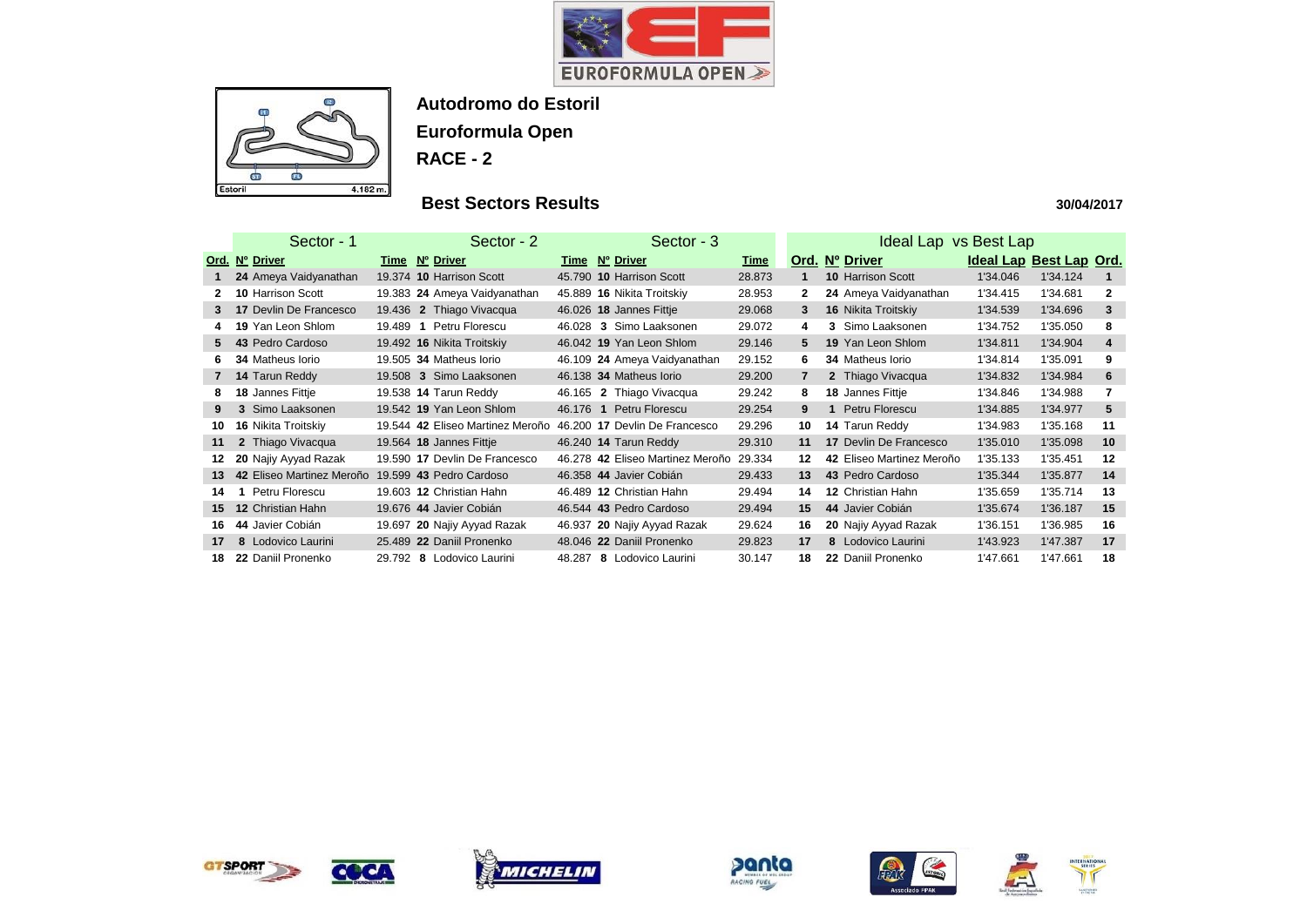



# **Best Top Speeds**

|                |                                  |            |                        |            |              |                 |                |      | <u>Top_1</u> |                 | $Top_2$     |            | Top <sub>3</sub> |                | <u>Top_4</u> |     | <u>Top_5</u> |     |         |
|----------------|----------------------------------|------------|------------------------|------------|--------------|-----------------|----------------|------|--------------|-----------------|-------------|------------|------------------|----------------|--------------|-----|--------------|-----|---------|
| Ord.           | N <sup>o</sup><br><b>Entrant</b> | Nat.       | <b>Driver</b>          | <u>Nat</u> | Cat.         | <u>Cla.</u>     | <b>Chassis</b> | Team | Km/h         | $Lap$           | <u>Km/h</u> | <u>Lap</u> | <u>Km/h</u>      | Lap            | <u>Km/h</u>  | Lap | Km/h         | Lap | Avg.    |
|                | 14 Carlin Motorsport             | <b>GBR</b> | <b>Tarun Reddy</b>     | <b>IND</b> | $\mathsf{R}$ |                 | Dallara F312   |      | 240.000      |                 | 234.273     |            | 233.766          | 5              | 233.766      | 11  | 233.766      | 12  | 235.114 |
|                | Carlin Motorsport                | <b>GBR</b> | Devlin De Francesco    | CAN        | R            | 2º              | Dallara F312   |      | 239.468      |                 | 238.938     | 20         | 237.885          |                | 237.885      | 4   | 237.363      | 3   | 238.308 |
| 3              | Carlin Motorsport<br>24          | <b>GBR</b> | Ameya Vaidyanathan     | <b>IND</b> |              |                 | Dallara F312   |      | 238.938      | 18              | 237.885     | 6          | 236.324          | 3              | 235.808      | 9   | 235.808      | 10  | 236.953 |
| 4              | RACE<br>44                       | <b>ESP</b> | Javier Cobián          | <b>ESP</b> | R            | 3º              | Dallara F312   |      | 238.411      | 5               | 233.766     |            | 233.261          | 3              | 230.769      | 10  | 230.277      | 9   | 233.297 |
| $5^{\circ}$    | <b>Campos Racing</b><br>2        | <b>ESP</b> | Thiago Vivacqua        | <b>BRA</b> |              |                 | Dallara F312   |      | 237.885      | 10 <sup>°</sup> | 236.324     | 8          | 235.294          | 5              | 234.783      |     | 234.783      | 9   | 235.814 |
| 6              | Campos Racing<br>-34             | <b>ESP</b> | Matheus Iorio          | <b>BRA</b> |              |                 | Dallara F312   |      | 237.363      | 6               | 234.273     |            | 233.766          | 17             | 233.261      | 20  | 232.759      | 5   | 234.284 |
| $\overline{7}$ | 12 Drivex School                 | <b>ESP</b> | <b>Christian Hahn</b>  | <b>BRA</b> |              |                 | Dallara F312   |      | 236.842      | 3               | 233.766     | 4          | 233.261          | 5              | 231.760      | 11  | 231.263      | 9   | 233.379 |
| 8              | <b>Fortec Motorsports</b><br>19  | <b>GBR</b> | Yan Leon Shlom         | <b>RUS</b> | R            | 4º              | Dallara F312   |      | 236.842      |                 | 234.783     |            | 233.766          | $\mathbf{b}$   | 233.261      | 6   | 232.258      |     | 234.182 |
| 9              | 42<br><b>RACE</b>                | <b>ESP</b> | Eliseo Martinez Meroño | <b>ESP</b> | R            | $5^\circ$       | Dallara F312   |      | 236.324      | 11              | 235.808     | 13         | 235.294          | 12             | 233.766      |     | 233.766      | 9   | 234.992 |
| 10             | <b>Campos Racing</b>             | ESP        | Petru Florescu         | <b>ROU</b> | R            | 6°              | Dallara F312   |      | 235.808      |                 | 235.294     | 12         | 234.783          |                | 234.273      | 3   | 233.766      | 5   | 234.785 |
| 11             | 43<br><b>RACE</b>                | <b>ESP</b> | Pedro Cardoso          | <b>BRA</b> |              |                 | Dallara F312   |      | 235.808      | 11              | 233.766     | 12         | 233.261          | $5^{\circ}$    | 232.258      | 6   | 232.258      | 10  | 233.470 |
| 12             | Campos Racing<br>3               | <b>ESP</b> | Simo Laaksonen         | <b>FIN</b> | R            | 70              | Dallara F312   |      | 235.294      | 11              | 234.783     |            | 234.273          | 10             | 234.273      | 13  | 233.766      | 3   | 234.478 |
| 13             | 16 Drivex School                 | <b>ESP</b> | Nikita Troitskiy       | <b>RUS</b> | $\mathsf{R}$ | $8^{\circ}$     | Dallara F312   |      | 235.294      | 3               | 233.766     |            | 233.261          | 11             | 232.759      | 5   | 231.760      | 6   | 233.368 |
| 14             | 10 RP Motorsport                 | <b>ITA</b> | <b>Harrison Scott</b>  | <b>GBR</b> |              |                 | Dallara F312   |      | 234.273      | 11              | 233.766     | 12         | 233.261          |                | 233.261      | 10  | 232.759      | 6   | 233.464 |
| 15             | <b>Fortec Motorsports</b><br>18  | <b>GBR</b> | Jannes Fittje          | <b>DEU</b> | $\mathsf{R}$ | $9^{\circ}$     | Dallara F312   |      | 234.273      | 10 <sup>°</sup> | 233.766     | 11         | 233.261          | 9              | 232.258      | 12  | 232.258      | 4   | 233.163 |
| 16             | <b>Fortec Motorsports</b><br>20  | <b>GBR</b> | Najiy Ayyad Razak      | <b>MYS</b> | R            | 10 <sup>o</sup> | Dallara F312   |      | 234.273      |                 | 233.766     |            | 233.766          |                | 232.759      | 3   | 230.769      | 12  | 233.067 |
| 17             | <b>RP</b> Motorsport<br>8        | <b>ITA</b> | Lodovico Laurini       | <b>ITA</b> | R            | $11^{\circ}$    | Dallara F312   |      | 198.165      | 3               | 195.652     |            | 92.943           | $\overline{2}$ |              |     |              |     | 162.254 |
| 18             | 22 BVM Racing                    | <b>ITA</b> | Daniil Pronenko        | <b>RUS</b> |              |                 | Dallara F312   |      | 195.652      |                 |             |            |                  |                |              |     |              |     | 195.652 |
| 19             | <b>RP Motorsport</b><br>11       | <b>ITA</b> | Alex Karkosik          | POL        | R            | $12^{\circ}$    | Dallara F312   |      | 183.051      |                 |             |            |                  |                |              |     |              |     | 183.051 |













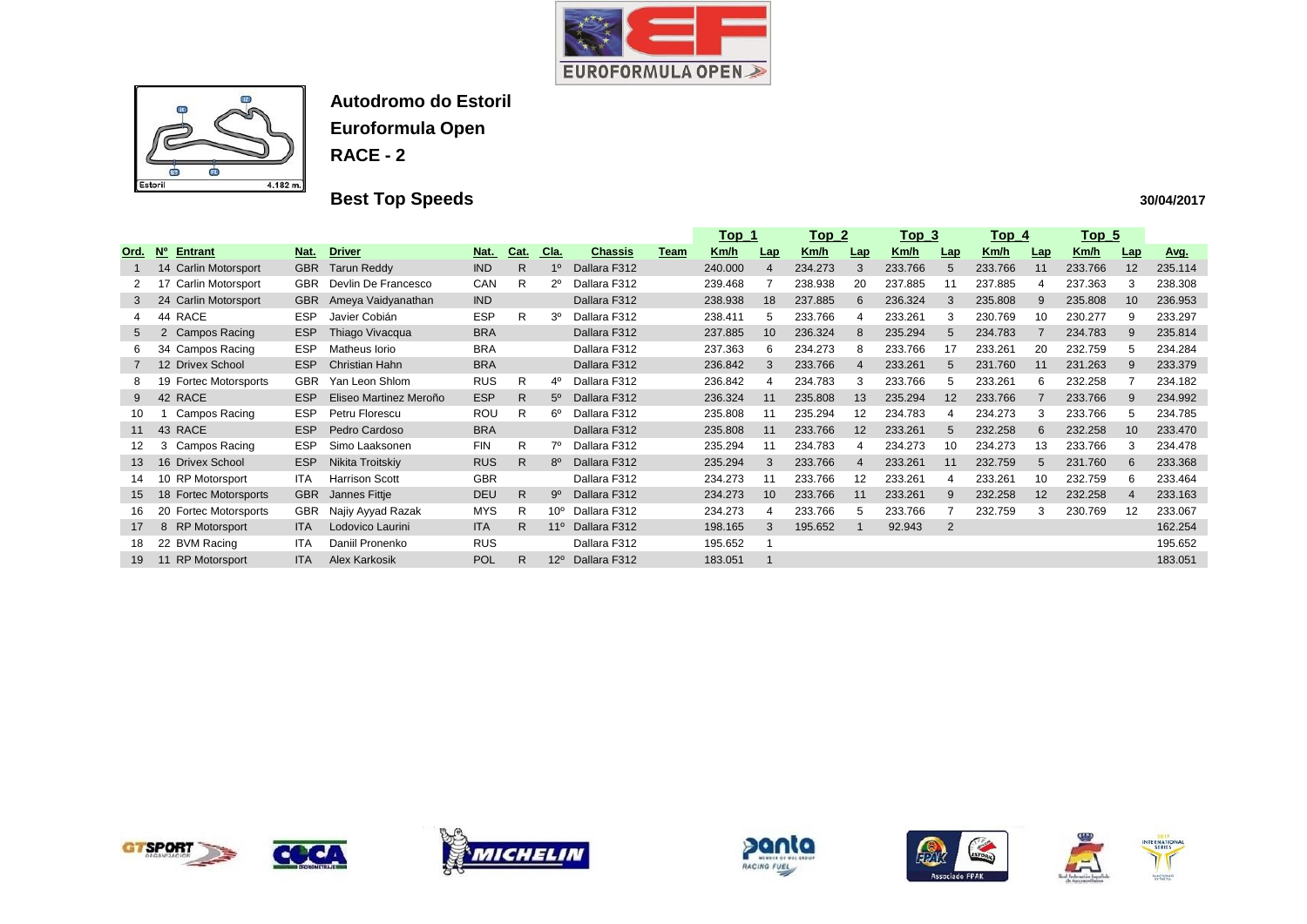



# **Fastest Lap Sequence**

| <b>Time of Day</b> | <b>Session Time</b> | $N^{\circ}$<br><b>Entrant</b>    | Nat.       | <b>Driver</b>         | Cat.<br>Nat. | <b>Chassis</b> | <b>Team</b>          | <u>Time</u> | Km/h    | Lap |
|--------------------|---------------------|----------------------------------|------------|-----------------------|--------------|----------------|----------------------|-------------|---------|-----|
| 12:15'33.373       | 1'40.335            | 10 RP Motorsport                 | ITA.       | Harrison Scott        | <b>GBR</b>   | Dallara F312   | <b>RP Motorsport</b> | 1'40.335    | 150.049 |     |
| 12:19'49.705       | 3'12.010            | 10 RP Motorsport                 | <b>ITA</b> | <b>Harrison Scott</b> | <b>GBR</b>   | Dallara F312   | <b>RP Motorsport</b> | 1'34.524    | 159.274 |     |
| 12:21'24.020       | 4'46.331            | 10 RP Motorsport                 | ITA.       | <b>Harrison Scott</b> | <b>GBR</b>   | Dallara F312   | <b>RP Motorsport</b> | 1'34.321    | 159.617 |     |
| 12:22'58.074       | 6'20.455            | <b>RP Motorsport</b><br>$10^{-}$ | <b>ITA</b> | <b>Harrison Scott</b> | <b>GBR</b>   | Dallara F312   | <b>RP Motorsport</b> | 1'34.124    | 159.951 | 5   |



COCA









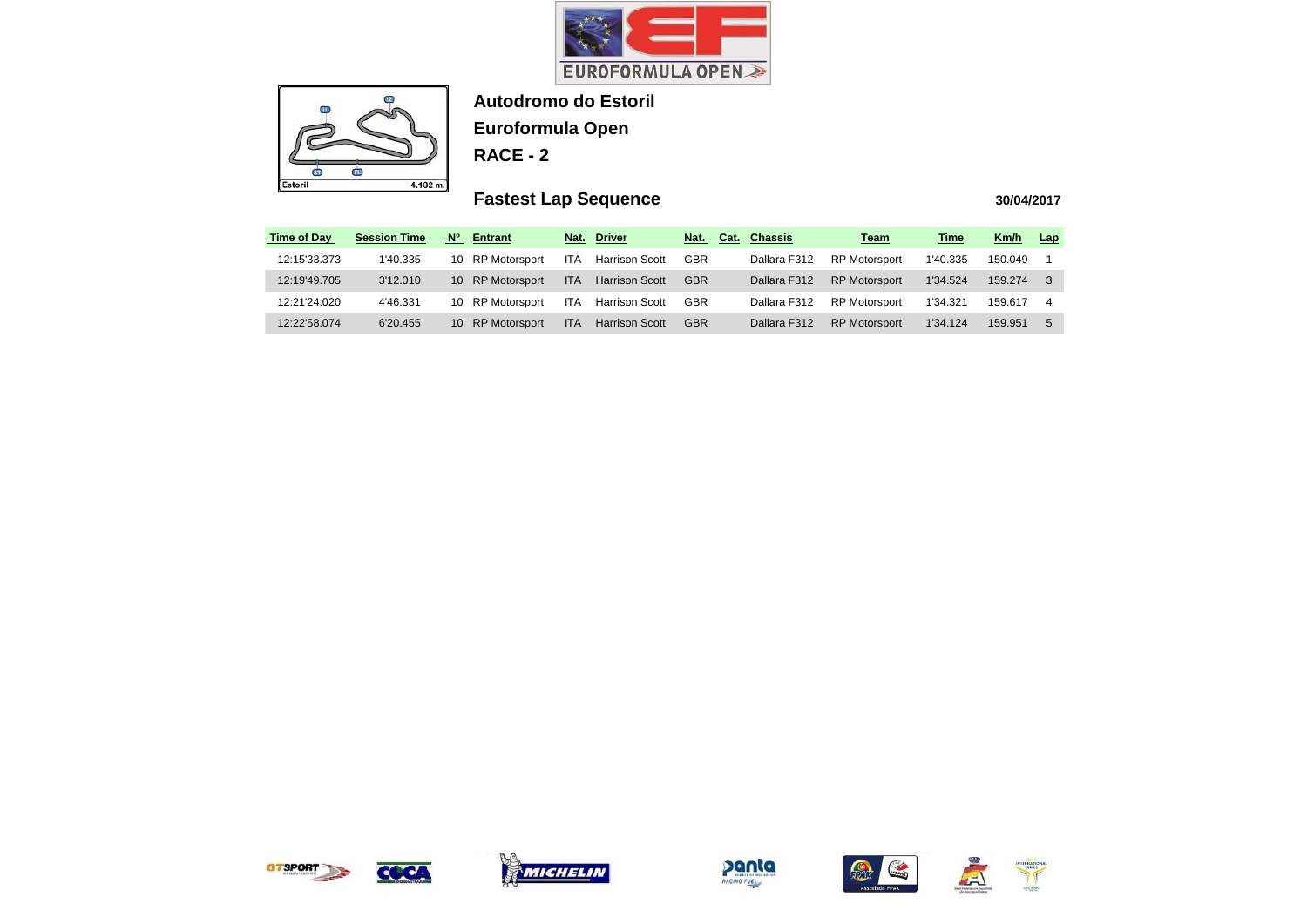



# **Event Maximum Speed**

| Ord. | N <sub>0</sub> | <b>Entrant</b>            | Nat.       | <b>Driver</b>          | Nat.       | Cat.         | Cla.            | <b>Chassis</b> | <u>Team</u>                  | <u>Km/h</u> | <u>Lap</u>      | <b>Session</b>  |
|------|----------------|---------------------------|------------|------------------------|------------|--------------|-----------------|----------------|------------------------------|-------------|-----------------|-----------------|
|      |                | 8 RP Motorsport           | <b>ITA</b> | Lodovico Laurini       | <b>ITA</b> | R            | $1^{\circ}$     | Dallara F312   | <b>RP Motorsport</b>         | 240.535     | 9               | RACE - 1        |
|      |                | 14 Carlin Motorsport      | <b>GBR</b> | <b>Tarun Reddy</b>     | <b>IND</b> | $\mathsf{R}$ | $2^{\circ}$     | Dallara F312   | Carlin Motorsport            | 240.001     | $\overline{4}$  | RACE - 2        |
| 3    | 17             | Carlin Motorsport         | <b>GBR</b> | Devlin De Francesco    | CAN        | R.           | 3º              | Dallara F312   | Carlin Motorsport            | 239.468     |                 | RACE - 2        |
|      |                | 4 12 Drivex School        | <b>ESP</b> | Christian Hahn         | <b>BRA</b> |              |                 | Dallara F312   | <b>Drivex School</b>         | 238.939     | 12 <sup>2</sup> | RACE - 1        |
| 5.   | 19             | <b>Fortec Motorsports</b> | <b>GBR</b> | Yan Leon Shlom         | <b>RUS</b> | R.           | $4^{\circ}$     | Dallara F312   | <b>Fortec Motorsports</b>    | 238.939     | 6               | RACE - 1        |
|      | 6 24           | Carlin Motorsport         | <b>GBR</b> | Ameya Vaidyanathan     | <b>IND</b> |              |                 | Dallara F312   | Carlin Motorsport            | 238.939     | 18              | RACE - 2        |
|      |                | 10 RP Motorsport          | ITA        | <b>Harrison Scott</b>  | <b>GBR</b> |              |                 | Dallara F312   | <b>RP Motorsport</b>         | 238.938     | 13              | Qualifying - 1  |
| 8    | -11            | <b>RP Motorsport</b>      | <b>ITA</b> | <b>Alex Karkosik</b>   | <b>POL</b> | $\mathsf{R}$ | $5^{\circ}$     | Dallara F312   | <b>RP Motorsport</b>         | 238.411     | 13              | Qualifying - 1  |
| 9    |                | 18 Fortec Motorsports     | <b>GBR</b> | Jannes Fittje          | <b>DEU</b> | R.           | 6°              | Dallara F312   | Fortec Motorsports           | 238.411     | 6               | RACE - 1        |
|      |                | 10 42 RACE                | <b>ESP</b> | Eliseo Martinez Meroño | <b>ESP</b> | $\mathsf{R}$ | $7^\circ$       | Dallara F312   | <b>Teo Martin Motorsport</b> | 238.411     | 6.              | RACE - 1        |
| 11   |                | 44 RACE                   | <b>ESP</b> | Javier Cobián          | <b>ESP</b> | R.           | $8^{\circ}$     | Dallara F312   | <b>Teo Martin Motorsport</b> | 238.411     | 5.              | RACE - 2        |
| 12   |                | 2 Campos Racing           | <b>ESP</b> | Thiago Vivacqua        | <b>BRA</b> |              |                 | Dallara F312   | Campos Racing                | 237.886     | 10 <sup>1</sup> | RACE - 2        |
| 13   |                | 34 Campos Racing          | <b>ESP</b> | Matheus Iorio          | <b>BRA</b> |              |                 | Dallara F312   | Campos Racing                | 237.363     | 6.              | RACE - 2        |
| 14   |                | <b>Campos Racing</b>      | <b>ESP</b> | Petru Florescu         | <b>ROU</b> | R            | $9^{\circ}$     | Dallara F312   | Campos Racing                | 236.843     | 8.              | RACE - 1        |
| 15   |                | 3 Campos Racing           | <b>ESP</b> | Simo Laaksonen         | <b>FIN</b> | R.           | 10 <sup>o</sup> | Dallara F312   | Campos Racing                | 236.843     | 6.              | RACE - 1        |
| 16   |                | 16 Drivex School          | <b>ESP</b> | Nikita Troitskiy       | <b>RUS</b> | $\mathsf{R}$ | 11 <sup>°</sup> | Dallara F312   | <b>Drivex School</b>         | 235.808     | 6               | Free Practice 1 |
| 17   |                | 43 RACE                   | <b>ESP</b> | Pedro Cardoso          | <b>BRA</b> |              |                 | Dallara F312   | <b>Teo Martin Motorsport</b> | 235.808     | 5.              | Free Practice 1 |
| 18   |                | 20 Fortec Motorsports     | <b>GBR</b> | Najiy Ayyad Razak      | <b>MYS</b> | R.           | $12^{\circ}$    | Dallara F312   | <b>Fortec Motorsports</b>    | 235.295     | 9               | Free Practice 2 |
| 19   |                | 22 BVM Racing             | <b>ITA</b> | Daniil Pronenko        | <b>RUS</b> |              |                 | Dallara F312   | <b>BVM Racing</b>            | 235.295     | 10              | Qualifying - 1  |













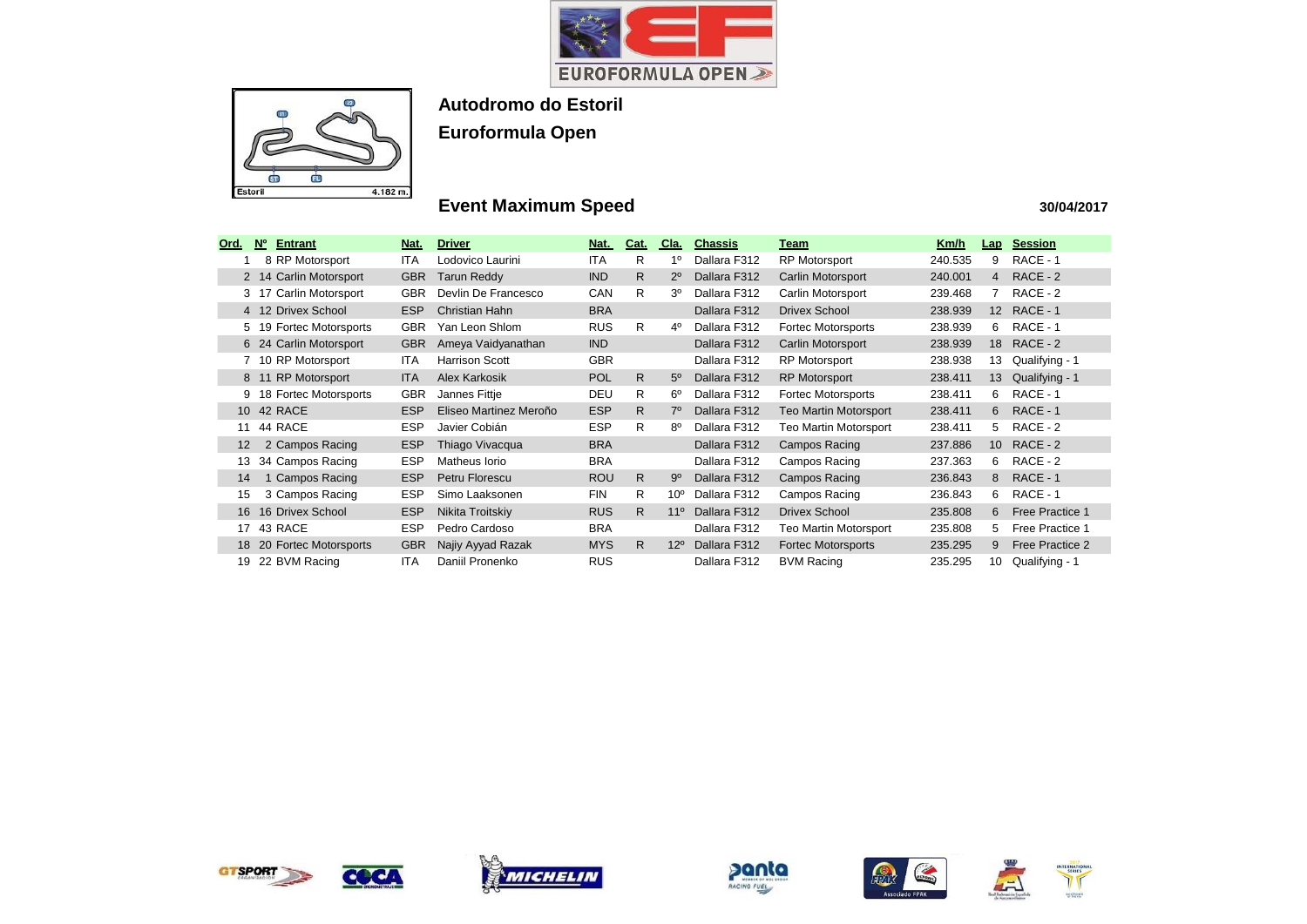



**Euroformula Open RACE - 2**

**LAP CHART** 

**30/04/2017**

| <b>Order</b> Start                   | GAP/LT            | 1 <sup>a</sup> | GAP/LT             | 2 <sup>a</sup> | GAP / LT           | 3 <sup>a</sup> | GAP/LT             |    | GAP/LT             | 5 <sup>a</sup> | GAP/L              | 6a | GAP/LT             |     | GAP/LT             | 8 <sup>a</sup> | GAP/LT             | ga           | GAP/LT             | 10 <sup>a</sup> | GAP/LT             | 11 <sup>a</sup> | GAP/LT             | 12 <sup>a</sup> | GAP/L              | 13 <sup>a</sup> | GAP/LT             | 14 <sup>a</sup> | GAP/LT             | 15 <sup>a</sup> | GAP/L              | 16 <sup>a</sup> | GAP/LT             |
|--------------------------------------|-------------------|----------------|--------------------|----------------|--------------------|----------------|--------------------|----|--------------------|----------------|--------------------|----|--------------------|-----|--------------------|----------------|--------------------|--------------|--------------------|-----------------|--------------------|-----------------|--------------------|-----------------|--------------------|-----------------|--------------------|-----------------|--------------------|-----------------|--------------------|-----------------|--------------------|
| 16                                   | 1'46.332          | 10             | 1'40.335           | 10             | 2'41.824           | 10             | 1'34.524           | 10 | 1'34.321           | 10             | 1'34.124           | 10 | 1'34.268           | 10  | 1'34.669           | 10             | 1'34.685           | 10           | 1'34.651           | 10              | 1'34.976           | 10              | 1'35.066           | 10              | 1'34.97            | 10              | 1'34.916           | 10              | 1'34.876           | 10              | 1'34.939           | 10              | 1'35.45            |
| $2^{\circ}$<br>10                    | 0"010<br>1'46.342 | 16             | 0.861<br>1'41.196  | 16             | 0.581<br>2'41.544  | 16             | 1.312<br>1'35.255  | 16 | 1.745<br>1'34.754  | 16             | 2.360<br>1'34.739  | 16 | 2.788<br>1'34.696  | 16  | 3.438<br>1'35.319  | 16             | 3.947<br>1'35.194  | 16           | 4.615<br>1'35.319  | 16              | 4.784<br>1'35.145  | 16.             | 5.401<br>1'35.683  | 16              | 6.158<br>1'35.727  | 16              | 6.994<br>1'35.752  | 16              | 7.820<br>1'35.702  | 16              | 9.399<br>1'36.518  | 16              | 10.625<br>1'36.676 |
| 3 <sup>0</sup><br>19                 | 0"209<br>1'46.541 | 19             | 1.941<br>1'42.276  | 19             | 1.071<br>2'40.954  | 19             | 1.933<br>1'35.386  | 19 | 2.886<br>1'35.274  | 19             | 3.666<br>1'34.904  | 19 | 4.686<br>1'35.288  | 19  | 5.408<br>1'35.391  | 19             | 6.645<br>1'35.922  | 19           | 8.171<br>1'36.177  |                 | 10.025<br>1'36.42  |                 | 10.211<br>1'35.252 |                 | 10.670<br>1'35.429 |                 | 11.345<br>1'35.591 |                 | 12.018<br>1'35.549 |                 | 12.720<br>1'35.641 |                 | 13.476<br>1'36.206 |
| 4 <sup>0</sup><br>18                 | 0"454<br>1'46.786 |                | 2.935<br>1'43.27   | ◢              | 1.827<br>2'40.716  |                | 2.835<br>1'35.532  |    | 3.714<br>1'35.2    | ◢              | 4.635<br>1'35.045  |    | 5.351<br>1'34.984  |     | 5.905<br>1'35.223  | ◢              | 6.884<br>1'35.664  | $\mathbf{2}$ | 8.581<br>1'36.348  | 18              | 10.951<br>1'36.878 | 18              | 11.281<br>1'35.396 | 18              | 12.188<br>1'35.877 | 18              | 13.092<br>1'35.82  | 18              | 13.735<br>1'35.519 | 18              | 14.430<br>1'35.634 | 18              | 15.251<br>1'36.271 |
| 24<br>$5^\circ$                      | 0"584<br>1'46.916 | 18             | 3.687<br>1'44.022  | 18             | 2.132<br>2'40.269  | 18             | 3.938<br>1'36.33   | 18 | 4.739<br>1'35.122  | 18             | 5.603<br>1'34.988  | 18 | 6.324<br>1'34.989  | 18  | 6.710<br>1'35.055  | 18             | 7.500<br>1'35.475  | 18           | 9.049<br>1'36.2    |                 | 11.378<br>1'36.889 | З               | 11.909<br>1'35.597 | د.              | 12.758<br>1'35.819 |                 | 13.750<br>1'35,908 |                 | 14.508<br>1'35.634 | 3               | 15.240<br>1'35.671 |                 | 16.026<br>1'36.236 |
| 6 <sup>o</sup><br>11                 | 1"003<br>1'47.335 |                | 4.796<br>1'45.131  |                | 2.627<br>2'39.655  | 3              | 4.407<br>1'36.304  |    | 5.280<br>1'35.194  |                | 6.206<br>1'35.05   |    | 7.684<br>1'35.746  |     | 8.069<br>1'35.054  |                | 8.467<br>1'35.083  | -3           | 9.465<br>1'35.649  | 17              | 11.837<br>1'36.475 |                 | 12.763<br>1'35.992 | 17              | 13.358<br>1'35.565 |                 | 14.260<br>1'35.818 |                 | 15.259<br>1'35.875 | 17              | 16.064<br>1'35.744 |                 | 16.816<br>1'36.202 |
| $\overline{\mathbf{2}}$<br>$7^\circ$ | 1"141<br>1'47.473 |                | 5.117<br>1'45.452  | 17             | 2.963<br>2'39.67   |                | 4.985<br>1'36.546  |    | 6.092<br>1'35.428  | 17             | 7.066<br>1'35.098  | 17 | 8.028<br>1'35.23   | 17  | 9.001<br>1'35.642  | 17             | 9.415<br>1'35.099  | 17           | 10.338<br>1'35.574 |                 | 12.674<br>1'36.063 |                 | 13.579<br>1'35.971 |                 | 14.346<br>1'35.737 |                 | 15.386<br>1'35.956 |                 | 16.858<br>1'36.348 |                 | 17.761<br>1'35.842 |                 | 18.427<br>1'36.116 |
| 34<br>$8^{\rm o}$                    | 1"214<br>1'47.546 |                | 6.044<br>1'46.379  |                | 3.581<br>2'39.361  |                | 5.783<br>1'36.726  |    | 7.062<br>1'35.6    |                | 7.915<br>1'34.977  |    | 8.965<br>1'35.318  |     | 9.751<br>1'35.455  |                | 10.498<br>1'35.432 |              | 11.587<br>1'35.74  |                 | 14.016<br>1'36.168 | 14              | 14.731<br>1'35.78' | 14              | 15.869<br>1'36.108 | 14              | 16.838<br>1'35.885 | 14              | 18.025<br>1'36.063 | 14              | 19.016<br>1'35.93  |                 | 20.293<br>1'36.727 |
| 90                                   | 1"379<br>1'47.711 | 14             | 6.419<br>1'46.754  | 14             | 3.917<br>2'39.322  | 14             | 6.161<br>1'36.768  | 14 | 8.096<br>1'36.256  | 14             | 9.140<br>1'35.168  | 14 | 10.085<br>1'35.213 | 14  | 10.896<br>1'35.48  | 14             | 11.549<br>1'35.338 | 14           | 12.824<br>1'35.926 | 34              | 15.649<br>1'35.316 | 34              | 16.075<br>1'35.492 | 34              | 16.644<br>1'35.539 | 34              | 17.340<br>1'35.612 | 34              | 18.737<br>1'36.273 | 34              | 19.772<br>1'35.974 | 34              | 20.546<br>1'36.224 |
| 10 <sup>o</sup>                      | 1"527<br>1'47.859 | 12             | 6.730<br>1'47.065  | 12             | 4.240<br>2'39.334  | 12             | 7.007<br>1'37.291  | 12 | 9.002<br>1'36.316  | 12             | 10.592<br>1'35.714 | 12 | 12.423<br>1'36.099 | 12  | 13.857<br>1'36.103 | 34             | 14.727<br>1'35.338 | 34           | 15.309<br>1'35.233 | 24              | 20.243<br>1'36.657 | 24              | 19.957<br>1'34.78  | 24              | 19.734<br>1'34.747 | 24              | 19.809<br>1'34.991 | 24              | 20.637<br>1'35.704 | 24              | 21.067<br>1'35.369 | 24              | 21.784<br>1'36.167 |
| 11 <sup>o</sup><br>14                | 1"600<br>1'47.932 | 8              | 7.052<br>1'47.387  | 8              | 5.313<br>2'40.085  | 42             | 9.215<br>1'37.853  | 42 | 11.136<br>1'36.242 | 42             | 12.463<br>1'35.451 | 34 | 13,570<br>1'35.091 | -34 | 14.074<br>1'35.173 | 12             | 16,088<br>1'36.916 | 12           | 18.355<br>1'36.918 | 12              | 21.727<br>1'38.348 | 12              | 22.922<br>1'36.261 | 12              | 24.410<br>1'36,458 | 12              | 26.034<br>1'36.54  | 12              | 27.307<br>1'36.149 | 12              | 29.312<br>1'36.944 | 12              | 30.822<br>1'36.96  |
| 12<br>$12^{\circ}$                   | 1"633<br>1'47.965 | 22             | 7.326<br>1'47.661  | 20             | 5.530<br>2'39.128  | 20             | 9.562<br>1'38.556  | 34 | 11.690<br>1'36.39  | 34             | 12.747<br>1'35.181 | 42 | 14.438<br>1'36.243 | 42  | 15.477<br>1'35,708 | 42             | 16.921<br>1'36.129 | 24           | 18.562<br>1'36.023 | 42              | 22.352<br>1'37.837 | 42              | 23.541<br>1'36.255 | 42              | 24.805<br>1'36.234 | 42              | 26.683<br>1'36.794 | 42              | 28.276<br>1'36,469 | 42              | 29.957<br>1'36.62  | 42              | 31.674<br>1'37.167 |
| 13 <sup>o</sup>                      | 1"696<br>1'48.028 | 20             | 8.226<br>1'48.561  | 42             | 5.886<br>2'37.797  | -34            | 9.621<br>1'37.474  | 43 | 12.715<br>1'37.191 | 43             | 14.468<br>1'35.877 | 43 | 16.120<br>1'35.92  | 24  | 16.301<br>1'34.681 | 24             | 17.190<br>1'35.574 | 42           | 19.491<br>1'37.221 | 43              | 22.941<br>1'36.935 | 43              | 24.738<br>1'36.863 | 43              | 25.936<br>1'36.168 | 43              | 27.855<br>1'36.835 | 43              | 29.675<br>1'36.696 | 43              | 31,449<br>1'36,713 | 43              | 33.398<br>1'37.399 |
| $14^{\circ}$<br>43                   | 2"130<br>1'48.462 | 42             | 9.913<br>1'50.248  | 43             | 6.046<br>2'31.594  | 43             | 9.845<br>1'38.323  | 24 | 14.354<br>1'38.701 | 24             | 15.112<br>1'34.882 | 24 | 16.289<br>1'35.445 | 43  | 18.129<br>1'36.678 | 43             | 19.407<br>1'35.963 | 43           | 20.982<br>1'36.226 | 20              | 32.781<br>1'37.324 | 20              | 34.894<br>1'37.179 | 20              | 37.676<br>1'37.752 | -20             | 39.745<br>1'36.985 | 20              | 42.047<br>1'37.178 | 20              | 44.734<br>1'37.626 | 20              | 46.688<br>1'37.404 |
| 15 <sup>o</sup><br>44                | 2"276<br>1'48.608 | 43             | 16.276<br>1'56.61  | 34             | 6.671<br>2'23.316  | 24             | 9.974<br>1'37.716  | 20 | 14.389<br>1'39.148 | 20             | 18.249<br>1'37.984 | 20 | 21.357<br>1'37.376 | 20  | 24.776<br>1'38.088 | 20             | 27.674<br>1'37.583 | 20           | 30.433<br>1'37.41  |                 | 1 vta.<br>1'36.694 | 44              | 1 vta.<br>1'37.338 | 44              | 1 vta.<br>1'36.622 | 44              | 1 vta.<br>1'36.63  | 44              | 1 vta.<br>1'37.106 | 44              | 1 vta.<br>1'37.353 |                 | 1 vta.<br>1'36,795 |
| 8<br>16 <sup>o</sup>                 | 2"501<br>1'48.833 | 24             | 21.275<br>2'01.61  | 24             | 6.782<br>2'27.331  | 8              | 29.798<br>1'59.009 | 44 | 1 vta.<br>1'37.913 | 44             | 1 vta.<br>1'36.268 | 44 | 1 vta.<br>1'37.039 | 44  | 1 vta.<br>1'36.514 | 44             | 1 vta.<br>1'36.661 | 44           | 1 vta.<br>1'36.187 |                 |                    |                 |                    |                 |                    |                 |                    |                 |                    |                 |                    |                 |                    |
| 42<br>17 <sup>o</sup>                | 2"578<br>1'48.910 | 34             | 25.179<br>2'05.514 | 44             | 1 vta.<br>3'46.028 |                | 1 vta.<br>1'37.622 |    |                    |                |                    |    |                    |     |                    |                |                    |              |                    |                 |                    |                 |                    |                 |                    |                 |                    |                 |                    |                 |                    |                 |                    |

 **18º 22 3"683 44**  $^{41.808}_{222.143}$  **19º 20 3"760 1'50.092**



COCA







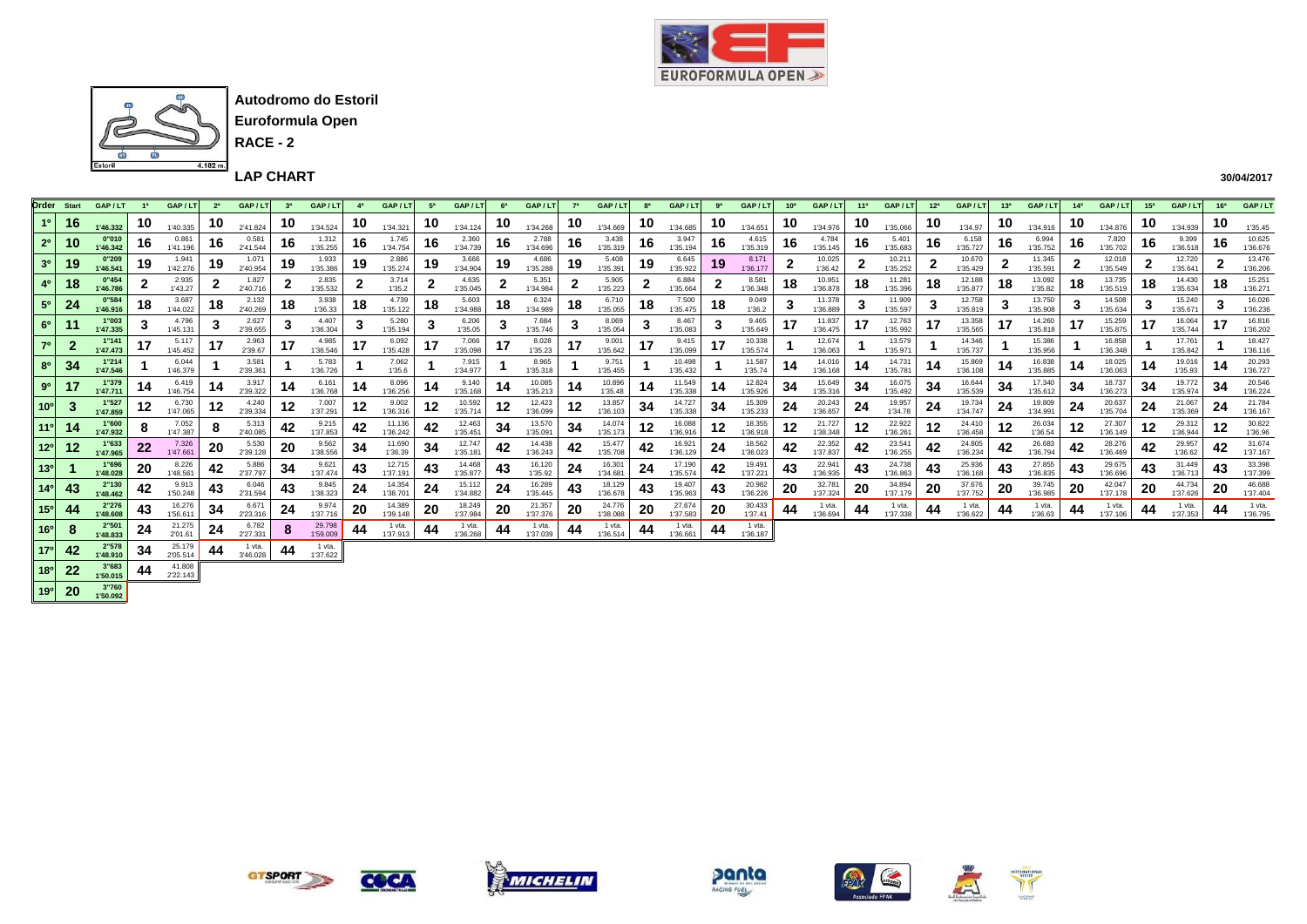



**RACE - 2**

**LAP CHART** 

| <b>Drder</b>    | 17 <sup>a</sup> | GAP/LT             | 18 <sup>a</sup> | GAP/LT             | 19 <sup>a</sup> | GAP / LT           | 20 <sup>a</sup> | GAP/LT             |
|-----------------|-----------------|--------------------|-----------------|--------------------|-----------------|--------------------|-----------------|--------------------|
| 1 <sup>0</sup>  | 10              | 1'35.742           | 10              | 1'35.711           | 10              | 1'36.091           | 10              | 1'36.92            |
| 2 <sup>0</sup>  | 16              | 10.990<br>1'36.107 | 16              | 11.785<br>1'36.506 | 16              | 11.846<br>1'36.152 | 16              | 11.467<br>1'36.541 |
| 30              | 2               | 14.029<br>1'36.295 | 2               | 14.389<br>1'36.071 | 2               | 14.509<br>1'36.211 | $\overline{2}$  | 14.164<br>1'36.575 |
| 40              | 18              | 15.878<br>1'36.369 | 18              | 16.930<br>1'36.763 | 18              | 16.980<br>1'36.141 | 18              | 16,409<br>1'36.349 |
| 50              | 3               | 16.279<br>1'35.995 | 3               | 17.664<br>1'37.096 | 3               | 17.854<br>1'36.281 | 17              | 17.330<br>1'36.107 |
| 6 <sup>0</sup>  | 17              | 16.868<br>1'35.794 | 17              | 18.022<br>1'36.865 | 17              | 18.143<br>1'36.212 | 3               | 18.089<br>1'37.155 |
| 70              | 1               | 18.694<br>1'36.009 | 1               | 19.643<br>1'36.66  | 1               | 19.997<br>1'36.445 | 1               | 19.971<br>1'36.894 |
| 80              | 14              | 22.223<br>1'37.672 | 14              | 23.280<br>1'36.768 | 14              | 23.791<br>1'36.602 | 14              | 23.783<br>1'36.912 |
| 9 <sup>0</sup>  | 34              | 22.650<br>1'37.846 | 34              | 23.682<br>1'36.743 | 34              | 24.157<br>1'36.566 | 34              | 24.048<br>1'36.811 |
| 10 <sup>o</sup> | 24              | 22.949<br>1'36.907 | 24              | 24.330<br>1'37.092 | 24              | 25.202<br>1'36.963 | 24              | 24.280<br>1'35.998 |
| 110             | 12              | 33.045<br>1'37.965 | 12              | 34.320<br>1'36.986 | 12              | 34.931<br>1'36.702 | 12              | 34.966<br>1'36.955 |
| $12^{o}$        | 42              | 33.604<br>1'37.672 | 42              | 35.208<br>1'37.315 | 42              | 36.105<br>1'36.988 | 42              | 36.195<br>1'37.01  |
| 13 <sup>0</sup> | 43              | 34.980<br>1'37.324 | 43              | 37.109<br>1'37.84  | 43              | 38.450<br>1'37.432 | 43              | 39.535<br>1'38.005 |
| 140             | 20              | 48.756<br>1'37.81  | 20              | 50.555<br>1'37.51  | 20              | 51.594<br>1'37.13  | 20              | 51.891<br>1'37.217 |
| 15 <sup>o</sup> | 44              | 1 vta.<br>1'37.631 | 44              | 1 vta.<br>1'37.225 | 44              | 1 vta.<br>1'37.489 |                 |                    |
| 16 <sup>o</sup> |                 |                    |                 |                    |                 |                    |                 |                    |

 **17º 18º 19º**

**GTSPORT** 

COCA







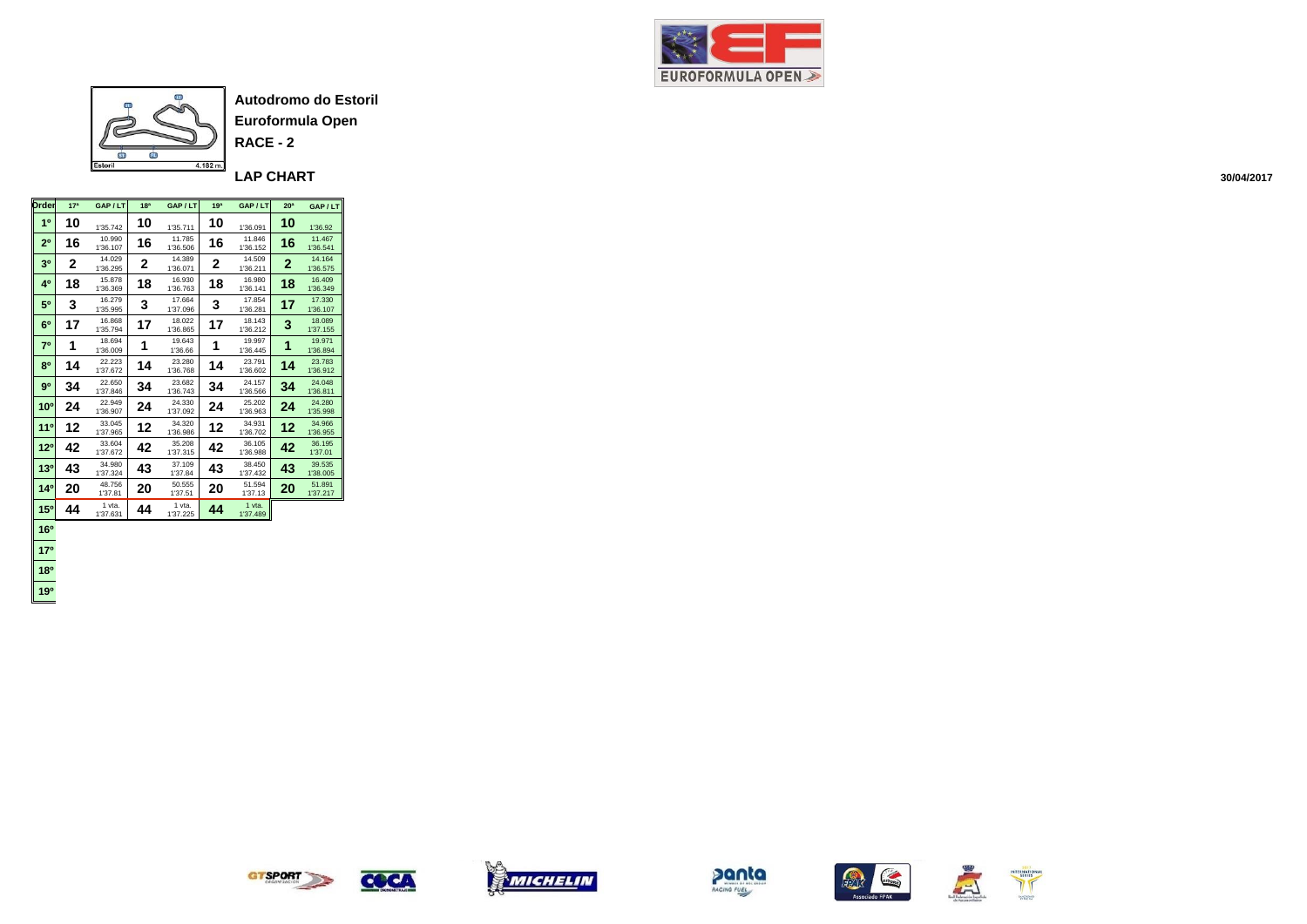



**Euroformula Open**

**RACE - 2**

## **Graphic Lap Chart**













| 16 <sup>a</sup> | 17 <sup>a</sup> | 18 <sup>a</sup> | 19 <sup>a</sup> | 20 <sup>a</sup> |                         |
|-----------------|-----------------|-----------------|-----------------|-----------------|-------------------------|
|                 |                 |                 |                 |                 | 10                      |
|                 |                 |                 |                 |                 | 16                      |
|                 |                 |                 |                 |                 | $\overline{\mathbf{2}}$ |
|                 |                 |                 |                 |                 | 18                      |
|                 |                 |                 |                 |                 | 1<br>7                  |
|                 |                 |                 |                 |                 |                         |
|                 |                 |                 |                 |                 |                         |
|                 |                 |                 |                 |                 | 14                      |
|                 |                 |                 |                 |                 | 34                      |
|                 |                 |                 |                 |                 | 24                      |
|                 |                 |                 |                 |                 | 12                      |
|                 |                 |                 |                 |                 | 42                      |
|                 |                 |                 |                 |                 | 43                      |
|                 |                 |                 |                 |                 | 20                      |
|                 |                 |                 |                 | 44              |                         |
|                 |                 |                 |                 |                 |                         |
|                 |                 |                 |                 |                 |                         |
|                 |                 |                 |                 |                 |                         |
|                 |                 |                 |                 |                 |                         |